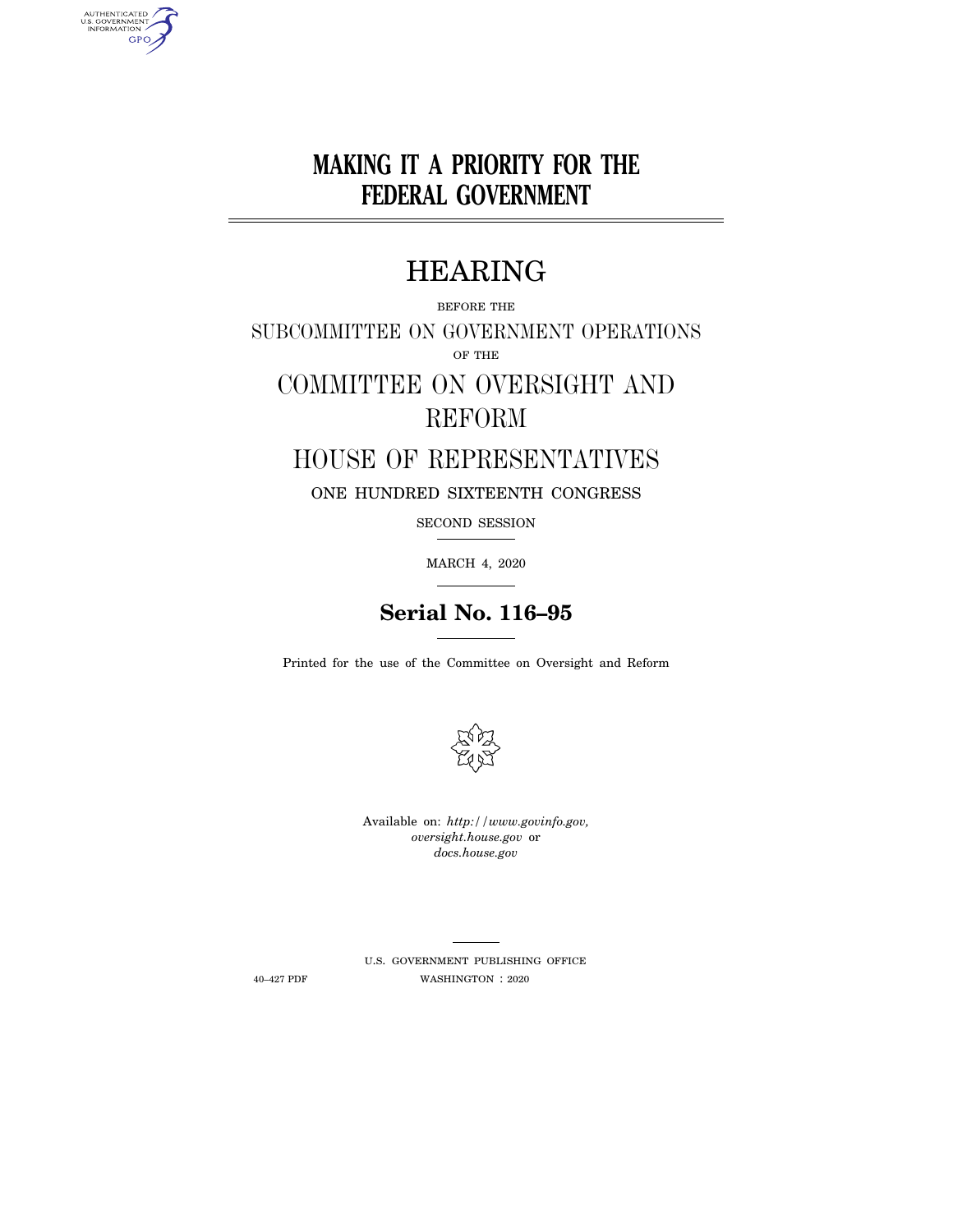### COMMITTEE ON OVERSIGHT AND REFORM

### CAROLYN B. MALONEY, New York, *Chairwoman*

ELEANOR HOLMES NORTON, District of Columbia WM. LACY CLAY, Missouri STEPHEN F. LYNCH, Massachusetts JIM COOPER, Tennessee GERALD E. CONNOLLY, Virginia RAJA KRISHNAMOORTHI, Illinois JAMIE RASKIN, Maryland HARLEY ROUDA, California RO KHANNA, California DEBBIE WASSERMAN SCHULTZ, Florida JOHN P. SARBANES, Maryland PETER WELCH, Vermont JACKIE SPEIER, California ROBIN L. KELLY, Illinois MARK DESAULNIER, California BRENDA L. LAWRENCE, Michigan STACEY E. PLASKETT, Virgin Islands JIMMY GOMEZ, California ALEXANDRIA OCASIO-CORTEZ, New York AYANNA PRESSLEY, Massachusetts RASHIDA TLAIB, Michigan KATIE PORTER, California DEB HAALAND, New Mexico

JIM JORDAN, Ohio, *Ranking Minority Member*  PAUL A. GOSAR, Arizona VIRGINIA FOXX, North Carolina THOMAS MASSIE, Kentucky MARK MEADOWS, North Carolina JODY B. HICE, Georgia GLENN GROTHMAN, Wisconsin JAMES COMER, Kentucky MICHAEL CLOUD, Texas BOB GIBBS, Ohio CLAY HIGGINS, Louisiana RALPH NORMAN, South Carolina CHIP ROY, Texas CAROL D. MILLER, West Virginia MARK E. GREEN, Tennessee KELLY ARMSTRONG, North Dakota W. GREGORY STEUBE, Florida FRED KELLER, Pennsylvania

DAVID RAPALLO, *Staff Director*  WENDY GINSBERG, *Subcommittee Staff Director*  BRANDON JACOBS, *Clerk*  CONTACT NUMBER: 202-225-5051 CHRISTOPHER HIXON, *Minority Staff Director* 

#### SUBCOMMITTEE ON GOVERNMENT OPERATIONS

GERALD E. CONNOLLY, Virginia, *Chairman* 

ELEANOR HOLMES NORTON, District of Columbia JOHN P. SARBANES, Maryland JACKIE SPEIER, California BRENDA L. LAWRENCE, Michigan STACEY E. PLASKETT, Virgin Islands RO KHANNA, California STEPHEN F. LYNCH, Massachsetts JAMIE RASKIN, Maryland

MARK MEADOWS, North Carolina, *Ranking Minority Member*  THOMAS MASSIE, Kentucky JODY B. HICE, Georgia GLENN GROTHMAN, Wisconsin JAMES COMER, Kentucky RALPH NORMAN, South Carolina W. GREGORY STEUBE, Florida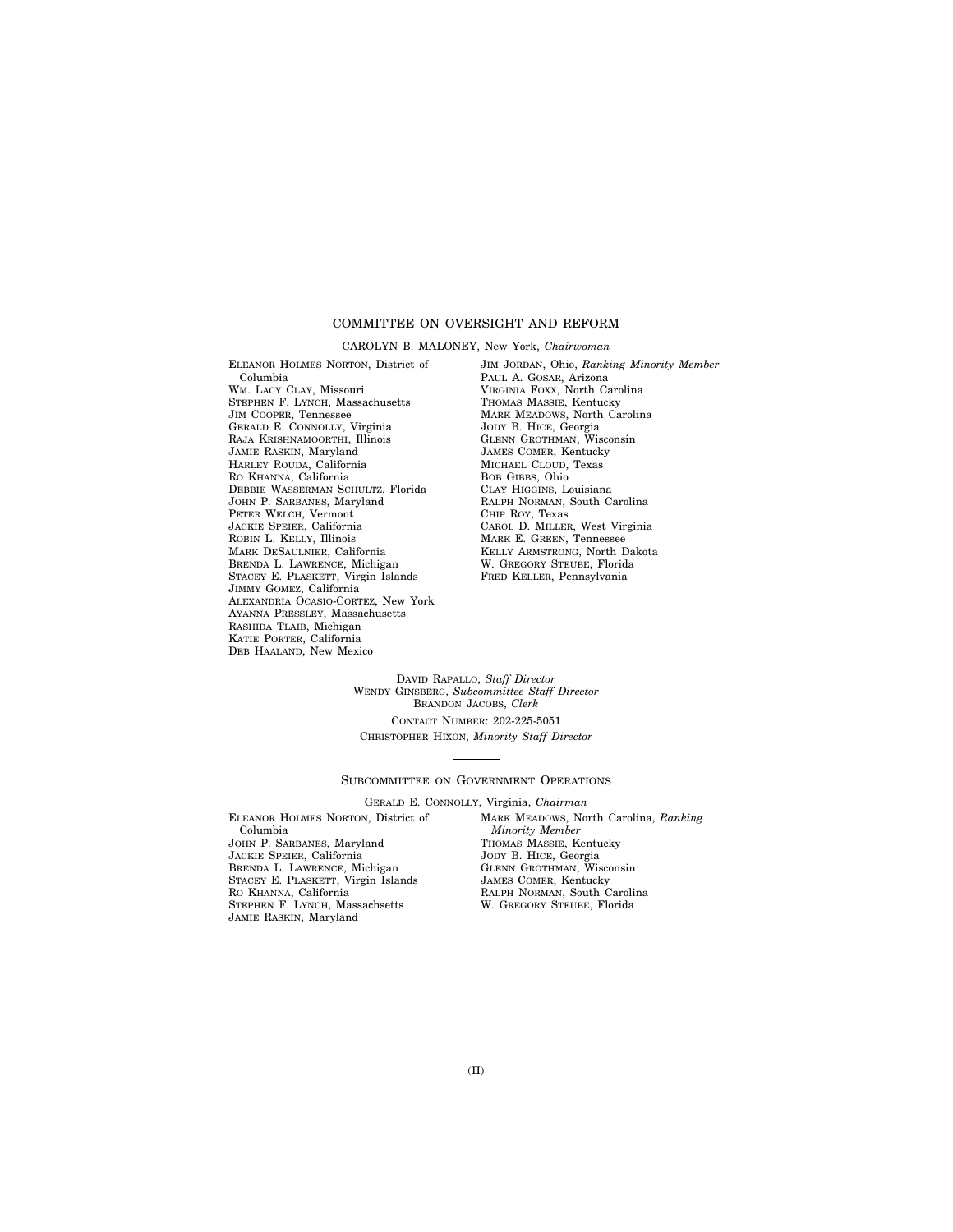## C O N T E N T S

Hearing held on March 4, 2020 .............................................................................. 1

Page

### **WITNESSES**

|                                                                               |  |  | Carol C. Harris, Director, Information Technology and Cybersecu-                                                                          |  |  |  |   |
|-------------------------------------------------------------------------------|--|--|-------------------------------------------------------------------------------------------------------------------------------------------|--|--|--|---|
| rity, Government Accountability Office                                        |  |  |                                                                                                                                           |  |  |  |   |
|                                                                               |  |  |                                                                                                                                           |  |  |  | 5 |
| Anil Cheriyan, Director, Technology Transformation Services, General Services |  |  |                                                                                                                                           |  |  |  |   |
| Administration                                                                |  |  |                                                                                                                                           |  |  |  |   |
|                                                                               |  |  |                                                                                                                                           |  |  |  | 6 |
| Bill Zielinski, Assistant Commissioner, Office of Information                 |  |  |                                                                                                                                           |  |  |  |   |
|                                                                               |  |  |                                                                                                                                           |  |  |  |   |
| docs.house.gov.                                                               |  |  | Written opening statements and statements for the witnesses are available<br>on the U.S. House of Representatives Document Repository at: |  |  |  |   |

### INDEX OF DOCUMENTS

*Documents entered into the record during this hearing and Questions for the Record (QFR's) are available at: docs.house.gov.* 

 $^\ast$  Rep. Meadows' written statement.

\* Questions for the Record: to GAO Carol Harris; submitted by Subcommittee Chairman Connolly.

\* Questions for the Record: to GAO Carol Harris; submitted by Rep. Meadows.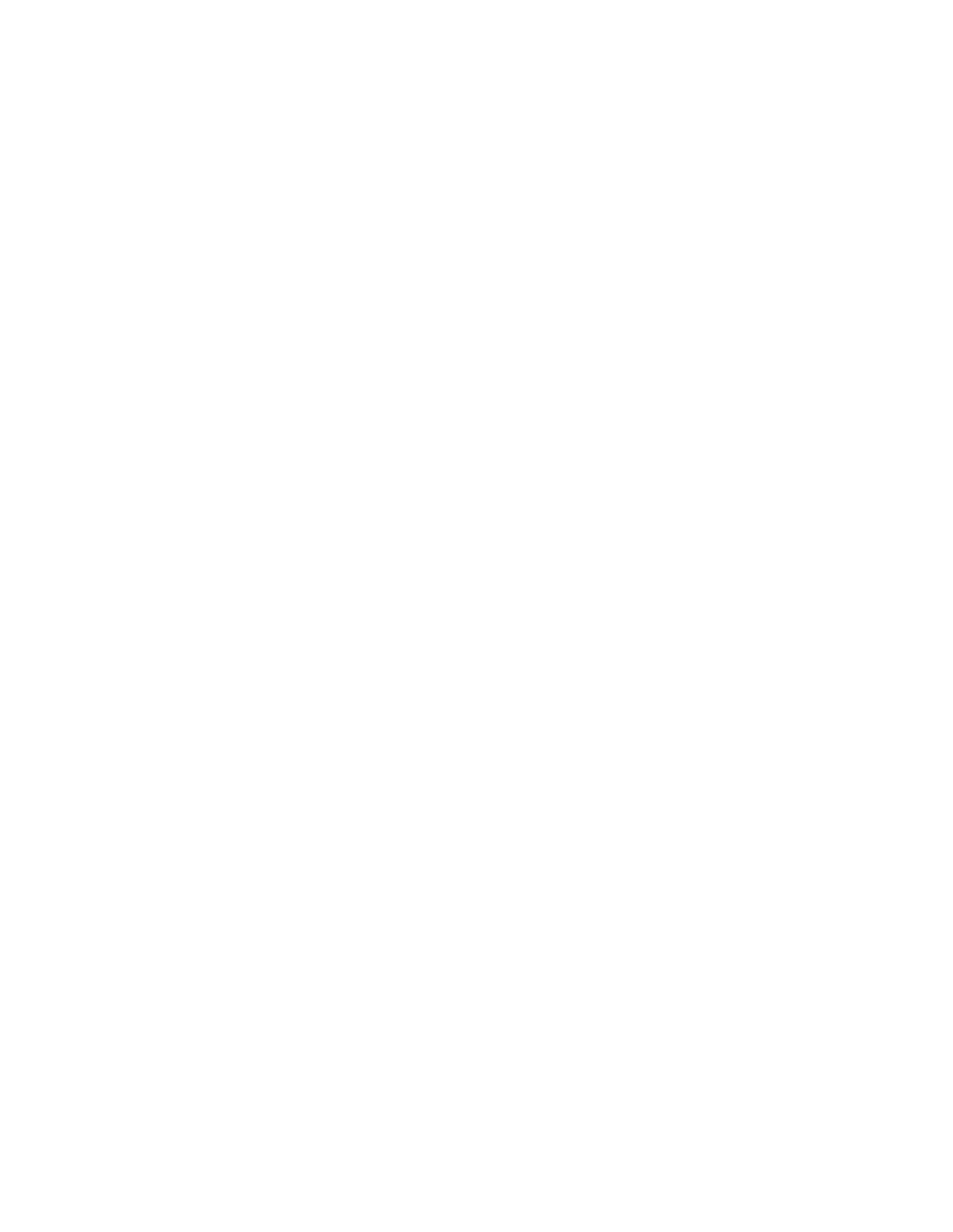### **MAKING IT A PRIORITY FOR THE FEDERAL GOVERNMENT**

### **Wednesday, March 4, 2020**

U.S. HOUSE OF REPRESENTATIVES SUBCOMMITTEE ON GOVERNMENT OPERATIONS COMMITTEE ON OVERSIGHT AND REFORM *Washington, D.C.* 

The subcommittee met, pursuant to notice, at 2:02 p.m., in room 2154, Rayburn Office Building, Hon. Gerry Connolly, presiding.

Present: Representatives Connolly, Norton, Speier, Plaskett, Khanna, Meadows, Hice, Comer, and Steube.

Mr. CONNOLLY. Subcommittee will come to order.

Without objection, the chair is authorized to declare a recess of the committee at any time.

I now recognize myself for five minutes for an opening Statement and then I will call on the distinguished Ranking Member.

Two years ago, I attended a White House roundtable on modernizing government technology, where I met with White House officials, including Matt Lira and Jared Kushner, who at the time headed the Office of American Innovation. They discussed the administration's plans to modernize the Federal Government's legacy, information technology systems, and to leverage emerging technology.

I found myself agreeing with many of the IT goals set forward by this administration. Moving to the cloud, using technology to improve customer experience, finding ways to incorporate machine learning and improve agency processes, and prioritizing cybersecurity to make our Nation more secure.

However, agreement with the administration's technology modernization goals does not mean giving any administration carte blanche to pursue those goals. The Federal Government spends nearly \$90 billion per year on information technology. And as we've learned through the biannual FITARA scorecard, many IT efforts go sideways because they lack proper leadership and oversight.

Taxpayers deserve a government that leverages technology to serve it, and also one that invests dollars wisely and transparently. That has not always happened. In 2016, this subcommittee, along with the then Subcommittee on Information Technology held oversight hearings to examine whether 18F and the U.S. Digital Services were fulfilling their missions.

18F was launched in 2014 to help agencies improve digital services. What began as a 15-person startup, soon morphed into an office of 185 people that were spending a million dollars more per month than it was recouping in revenue. This subcommittee is con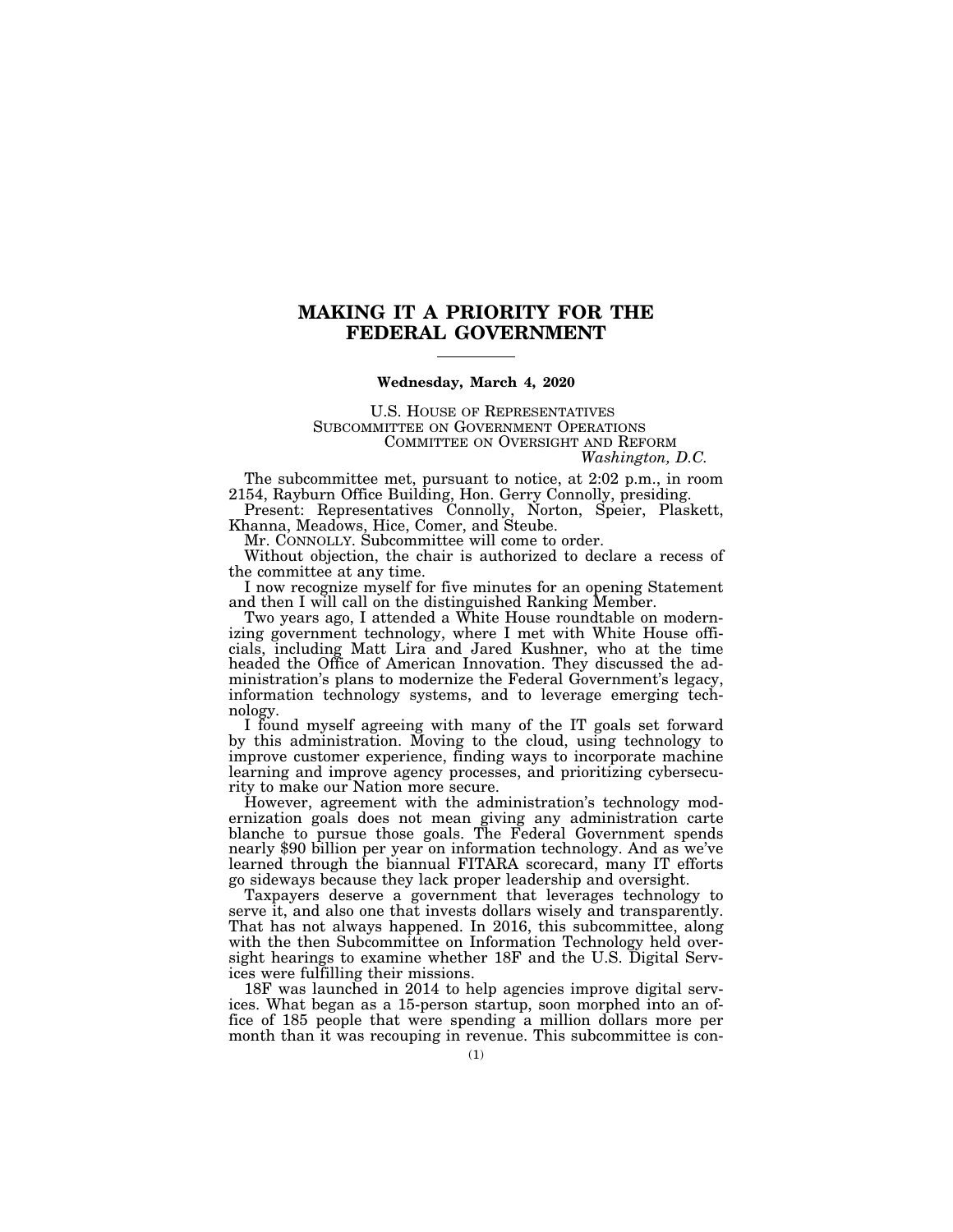ducting oversight to ensure that other IT modernization efforts don't have the same problems or develop the same bad habits.

Across several administrations, the General Services Administration has been tasked with operating programs designed to facilitate the modernization of existing technology. The Obama Administration launched the Presidential Innovation Fellows and 18F to help agencies ostensibly tackle technology challenges. More recently, the Trump Administration launched the Centers of Excellence Initiative to help Federal agencies move to the cloud, adopt artificial intelligence, and better use data analytics, among other efforts.

What are the results of those efforts? Are they achieving the Stated purpose? Are they providing services that can better be delivered by the private sector? These are the questions we hope to address this afternoon and they are not unique to this administration.

Hearsay is also responsible for ensuring agencies have access to the telecommunications and IT solutions that are needed to meet mission requirements through the new Enterprise Infrastructure Solutions or EIS contract vehicle. EIS is critical to the Federal Government's IT modernization efforts and will help facilitate major improvement, efficiencies, and cost savings. However, to take advantage of the lower prices in modern technology offered under EIS, agencies must move off of Networx, that's W-O-R-X, the current and outdated telecommunications contract.

This transition is easier said than done. GAO reported that the previous transition to Networx was plagued with delays and ended up taking 33 months longer than anticipated. These delays eventually led to an increase of, of course, \$66.4 million in cost to GSA and an estimated \$329 million in lost savings because agencies continued to order services from a predecessor contract, even after improved services were available through Networx at generally lower prices.

I'm concerned and I know the ranking member is seriously concerned that agencies are now repeating the same mistakes in the transition to EIS, which will result in a greater cost to taxpayers. GSA is also working to simplify certain government purchases by establishing a program for all agencies to procure commercial products through an online marketplace or ecommerce portal, a requirement in the Fiscal Year 2018 National Defense Authorization Act.

The online marketplace could allow those with agency purchase cards to use an online portal more efficiently to buy office supplies and some information technology goods that are under the micro purchase threshold of \$10,000. While making these types of transactions simpler is a shared goal, GSA must work with agencies and stakeholders to ensure that we are not introducing unneeded risk across the government.

Would an online marketplace make it easier for agencies to purchase counterfeit goods, foreign manufacturer telecommunications equipment that has been deemed a threat to national security, such as 5G by railway or other IT goods with inadequate cybersecurity protections? This subcommittee needs assurance that GSA is appropriately considering the consequences of letting agencies purchase cheap, potentially counterfeit goods or products with supply chain risks. We must ensure that GSA has a plan to mitigate those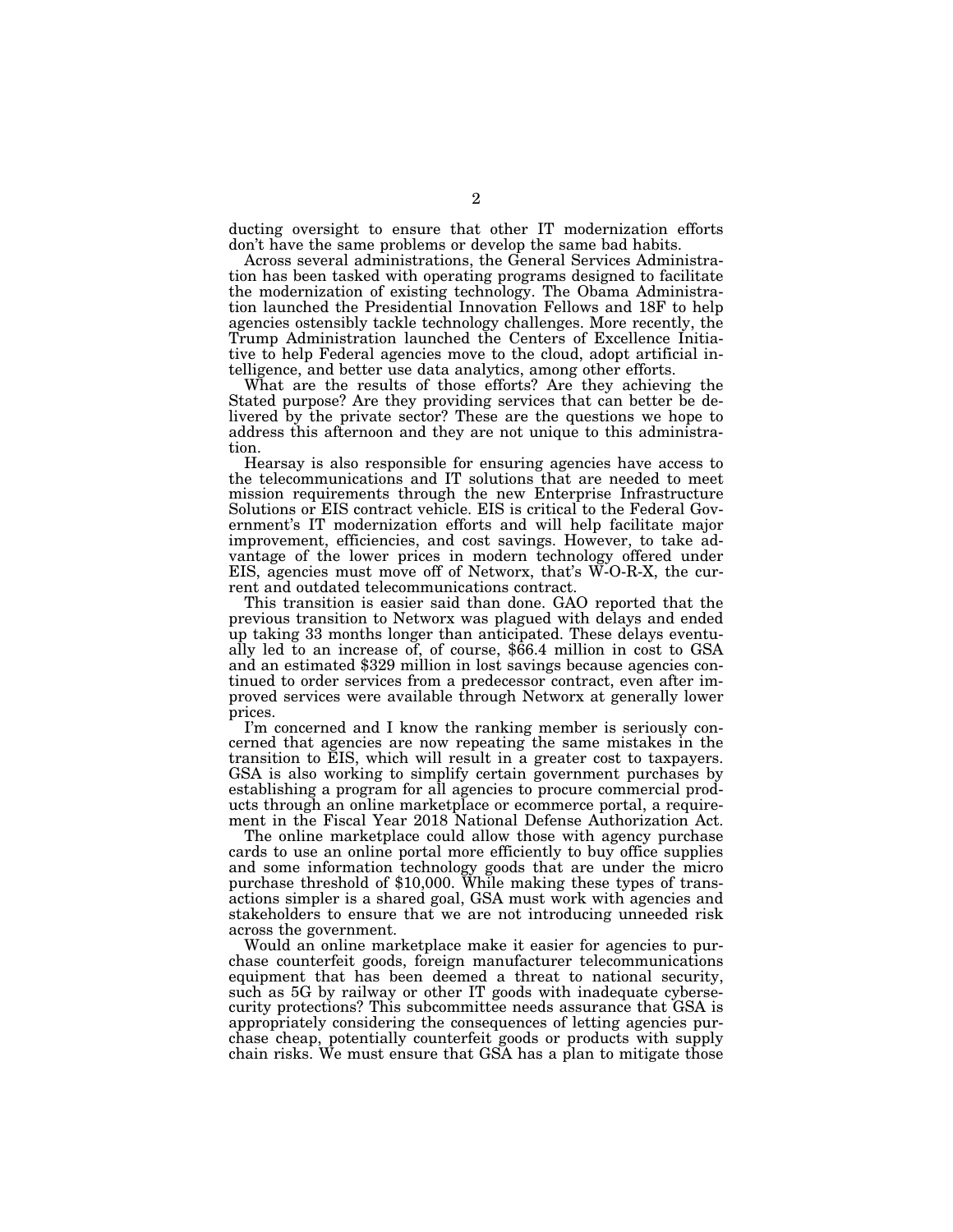risks in the development of a desirable plan, the online marketplace.

GSA plays a key role in helping Federal agencies modernize their IT systems and leverage to deliver better services to our taxpayers. I'm hopeful that the programs we are examining today can achieve their promised savings and deliver a better government to Americans. And with that I call upon the Ranking Member, Mr. Meadows, for his opening Statement.

Mr. MEADOWS. Thank you, Mr. Chairman. Thank each of you for being here. Mr. Chairman, this is an important hearing. This has been a priority for you and because of that, it has been a priority for me. And we have been able to work together in a real way to hopefully address the \$92-plus billion that we spend annually on IT and make it more effective in attrition.

Certainly, GSA's willingness to help us with the technology assistance and procurement process is vital in that effort. For example, the Enterprise Infrastructure Solutions or EIS contract represents a \$50 billion contract to modernize the agency networking communication system. And the EIS contract needs to be successful for agencies to continue transitioning from the old and often unsecured Legacy IT systems to a more modern, secure, and cost-effective cloud solution.

If this is your first time hearing it, I can't imagine that you've been around IT long because it is something that the chairman and I fully agree. What I'm, I guess, to go off script very quickly, what I'm frustrated with is we continue to spend billions and billions and billions and make just very small incremental changes in terms of what we're doing. I have found that I spent less money than most departments, let alone agencies and I had a much more robust IT system in the private sector, just because I was able to be a lot more efficient with it.

You are talking to someone in the chairman's seat who is a real expert in this area. Whether it is dealing with cybersecurity, everybody puts aside their security box there and they say, OK, we are dealing with cybersecurity, until they have a moment where they are not dealing with cybersecurity. And so, for me, I think it is important that we actually do actionable steps and so, for each one of you, I want us to say, how can we take our—this is the way things have always been done hat off and really look at this differently. And if it requires legislation, and I have said this before, Ms. Harris knows this, if it requires legislation and a fix, we are willing to fix it.

I mean, there is only so long that you can spend \$100 billion a year and not have the most remarkable IT system in the world. I mean, it would be one thing if it was truly groundbreaking. But I even find, even on the congressional side, and this has very little to do with it, I have a hard time sharing my calendar with my wife in a secure environment. We can't even find—I mean, something so simple that we should be able to do that, and yet we have all these obstacles that are not there.

So, I am anxious to hear that from all of you. I will give you my entire written Statement for the record, Mr. Chairman.

Mr. CONNOLLY. Without objection.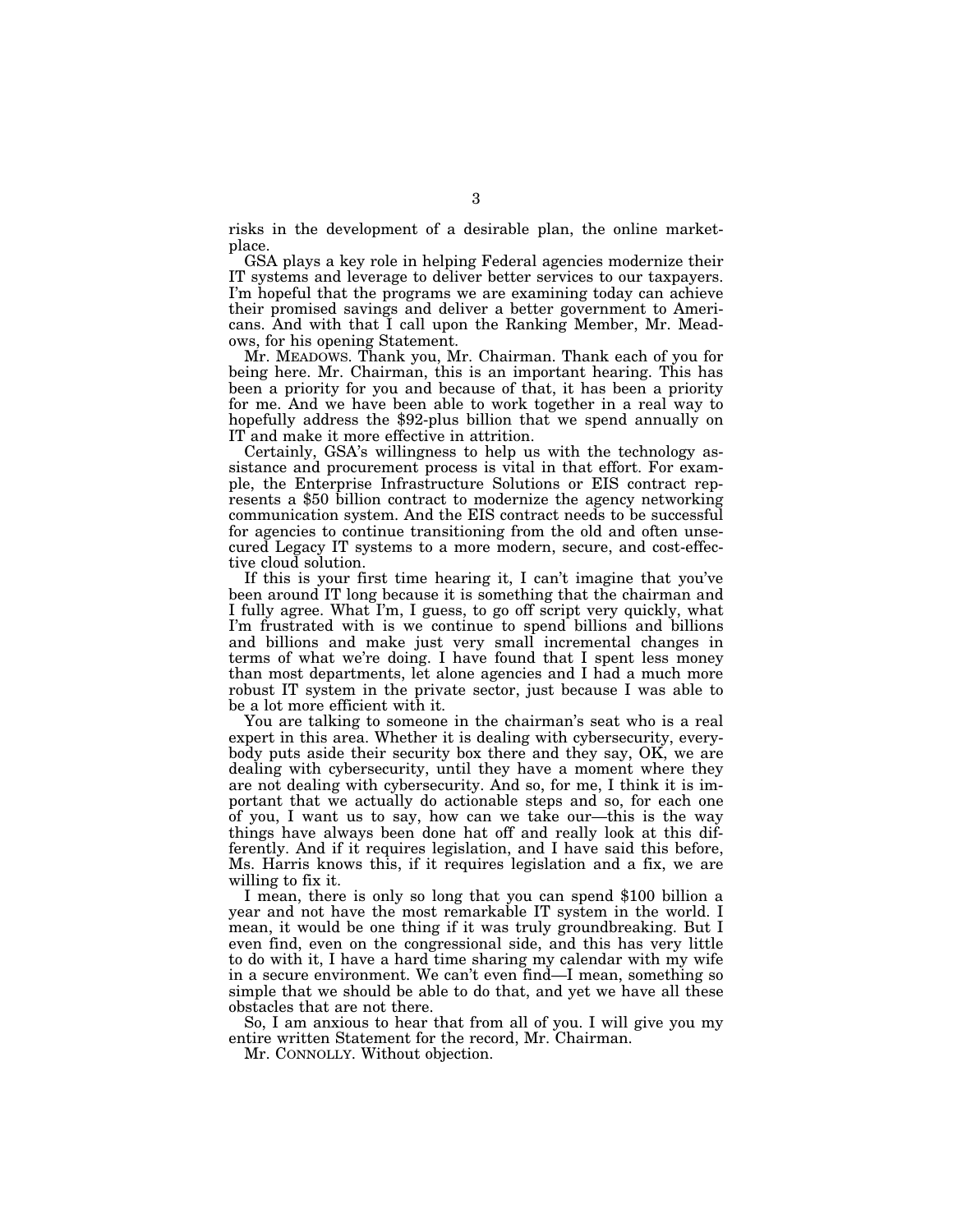Mr. MEADOWS. Thank you. I would ask—I want to introduce the gentleman from Georgia. He is about to become the ranking member on the Government Op—Operations Subcommittee. The gentleman from Georgia, Mr. Hice. So, welcome. Congratulations. It is a promotion, just because you get to work with the fine gentleman from Virginia.

Mr. HICE. Well, I recognize that part of the promotion and otherwise, I do look forward to working with the chairman and I appreciate the tremendous leadership of the ranking member and a good friend. And I appreciate the opportunity to serve.

Mr. MEADOWS. And I will close with saying this. You have been a dear friend. You have been someone who I have been willing to not only listen to and take advice from, but I have been—when we disagree, we are able to do that in a manner that is not disagreeable. And it has been an honor to be your ranking member. It was more of an honor to be your chairman, but it is certainly an honor as we transition in some of these roles. And with that, I yield back.

Mr. CONNOLLY. I thank the distinguished ranking member. And I—let me first of all welcome Mr. Hice in his new role and I look forward to that collaboration. But let me also reciprocate. I—you and I have been friends and colleagues and we will continue to be, at least through the end of this Congress, and I think we have gotten a lot done. We have looked for opportunities for common ground. Not everybody does that. And we are, I suppose if you people knew each other's political background, we would be certainly an odd pairing.

Mr. MEADOWS. Yes.

Mr. CONNOLLY. And yet we have by listening to each other, by respecting each other we have found common ground. And certainly on this subject, we have, I think, moved the ball way down the playing field because of that. And I really thank you and I hope we will approach the remainder of this year in that same spirit with the new ranking member. But thank you, Mark. Thank you for your leadership.

With that, I want to introduce our panel. We have three distinguished individuals who are going to testify before us today. Carol Harris, who is the Director of Information Technology and Cybersecurity at the Government Accountability Office, with—welcome back, Ms. Harris.

Anil Cheriyan. Cheriyan? You get to be called properly your name.

Mr. MEADOWS. And then I'll butcher it, but go ahead. It'll be right and at least-

Mr. CONNOLLY. So, Anil, how should I pronounce it?

Mr. CHERIYAN. Cheriyan is great.

Mr. CONNOLLY. Cheriyan. OK. Director of Technology Transformation Services at GSA. And Bill Zielinski, Assistant Commissioner, Office of Information Technology Category, also at GSA. Welcome all three.

If you would rise and raise your right hands. We swear in our witnesses customarily here at the Oversight and Reform Committee. Do you swear or affirm that the testimony you are about to give is the truth, the whole truth, and nothing but the truth, so help you God?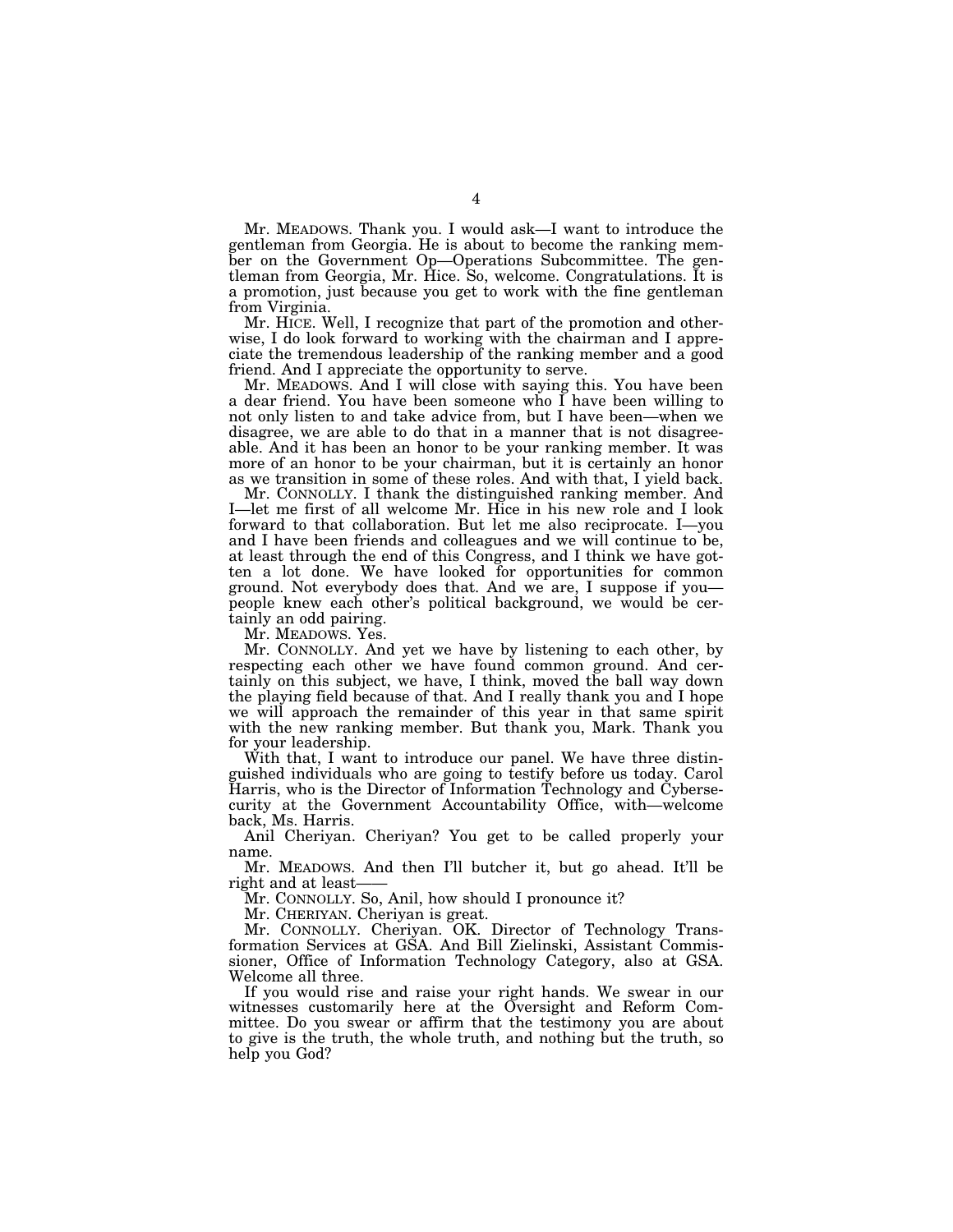[Witnesses sworn.]

Mr. CONNOLLY. Thank you. You may be seated. Let the record show that all three of our witnesses answered in the affirmative.

The microphones are sensitive, so I would ask you to pull it close and speak directly into it. And without objection, of course, your full written statements will be entered into the record. We would ask now that you summarize those statements and take five minutes or less in which to do so.

Ms. Harris, you go first.

### **STATEMENT OF CAROL HARRIS, DIRECTOR OF INFORMATION TECHNOLOGY AND CYBERSECURITY, GAO**

Ms. HARRIS. Chairman Connolly, Ranking Member Meadows, and members of the subcommittee, thank you for inviting us to testify today on GSA's Enterprise Infrastructure Solutions Program. As requested, I'll briefly summarize the findings from our draft report completed at your request on this important IT acquisition.

GSA is responsible for contracts that provide telecommunication services for Federal agencies, but GSA's main telecom contract set to expire soon, EIS is intended to be GSA's successor program. Transitions involving previous contract experienced significant delays and the delays during the transition to the current contracts, known as Networx, resulted in an increase of \$66.4 million in cost to GSA and an estimated \$329 million in lost savings at agencies. Unfortunately, it appears GSA and its customer agencies will be headed for another transition delay with EIS, unless corrective actions are taken quickly.

This afternoon I'd like to highlight two key points from our report. First, the current rate of transition to EIS by agencies is too slow. The 19 customer agencies in our review all reported plans to fully transition to EIS before May 2023, when GSA expects extensions to its current contracts to expire. However, 11 did not intend to do so by GSA's suggested September 2022 milestone. The majority of the 19 agencies also did not meet GSA's milestones for completing critical contracting actions in 2019.

By waiting until close to the end of the current contracts to finish the transition, these agencies are at risk of experiencing service disruptions if any issues arise that result in transition delays, such as inadequate staff resources or the need to transition previously unidentified services. Moreover, given agencies' poor performance during the last two transitions and their lack of meeting GSA's critical EIS milestones thus far, agencies are again at high risk of experiencing delays during this transition. Further, they will miss out on potential cost savings by delaying their transitions to the new contracts, which generally have lower rates for service.

Now to my second point. Agencies have not yet fully implemented the established planning practices that can help them successfully transition to EIS. We have previously identified five planning practices that can help agencies reduce the risk of experiencing adverse effects of moving from one broad telecom contract to another. Based on commonly accepted principals of project management, these practices encompass a rigorous management approach, appropriate to a complex contract transition.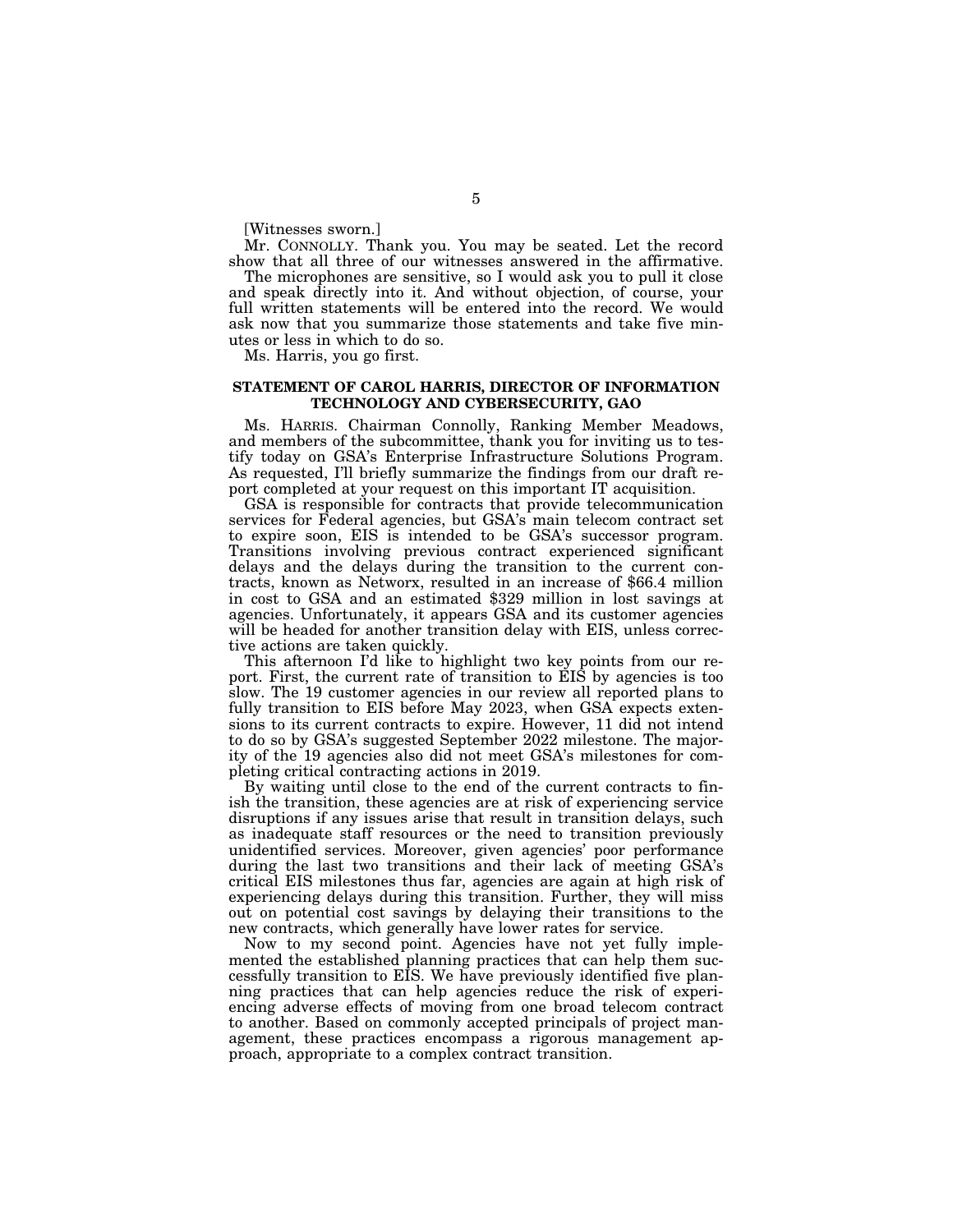Among other things, these practices include developing an accurate inventory of services, conducting a strategic analysis of telecom requirements, and identifying resources needed for the transition. Of five agencies we analyzed in depth, all had taken steps to address these practices, but none had fully implemented them all. For example, all five had developed telecom asset and service inventories, but none were complete. Some agencies also planned to implement certain practices after they issued their EIS task orders. The timing of the current telecom transition has been known since the contracts were first approved a decade ago and limited time remains to complete the transition before the current contracts expire.

Further, inadequate project planning was a key factor that contributed to the delays during the prior transition to networks. Agencies that do not fully adopt the comprehensive approach captured in these five practices will not make the most of the opportunity for change and the potential to save costs that such a major telecom transition provides. In light of these issues, we are making a total of 25 recommendations to those five agencies to fully implement these planning practices. And that concludes my statement and I look forward to addressing your questions.

Mr. CONNOLLY. And thank you very much.

Mr. Cheriyan?

### **STATEMENT OF ANIL CHERIYAN, DIRECTOR OF TECHNOLOGY TRANSFORMATION SERVICES, GSA**

Mr. CHERIYAN. Chairman Connolly, Ranking Member Meadows, and distinguished members of the subcommittee, good afternoon and thank you for the opportunity to testify here. I welcome the subcommittee's interest in two important programs in my purview, Centers of Excellence and 18F. I am Anil Cheriyan, Deputy Commissioner of the Federal Acquisition Services and Director of the Technology Transformation Services within GSA.

So, today I'd like to share with you insights into the program's missions, approaches, and impact. While the CoE approach is typically a top-down, agency-wide transformation, 18F takes more of a project-specific approach centered on one key initiative.

So, starting with the Centers of Excellence. The CoE approach was established in October 2017 as a top-down, agency-wide transformation that leverages a mix of government and industry talent, while centralizing best practices into reusable centers. Since inception TTS has formed six centers. In our view, these six capability areas are the focus areas needed by an enterprise when driving IT modernization. To date the CoEs have engaged six agencies. I'm happy to report that we recently, as of yesterday, announced GAO as our seventh agency and we're currently in discussions with several other agencies on leveraging the CoEs.

While having been in existence for a little over two years, the CoE program has already begun to show significant benefits to agencies and the public. For example, USDA has avoided significant costs by consolidating from 39 to 6 data centers. Migrating 35 Contact Centers to 1 USDA and improving the transparency into the loan application process for farmers.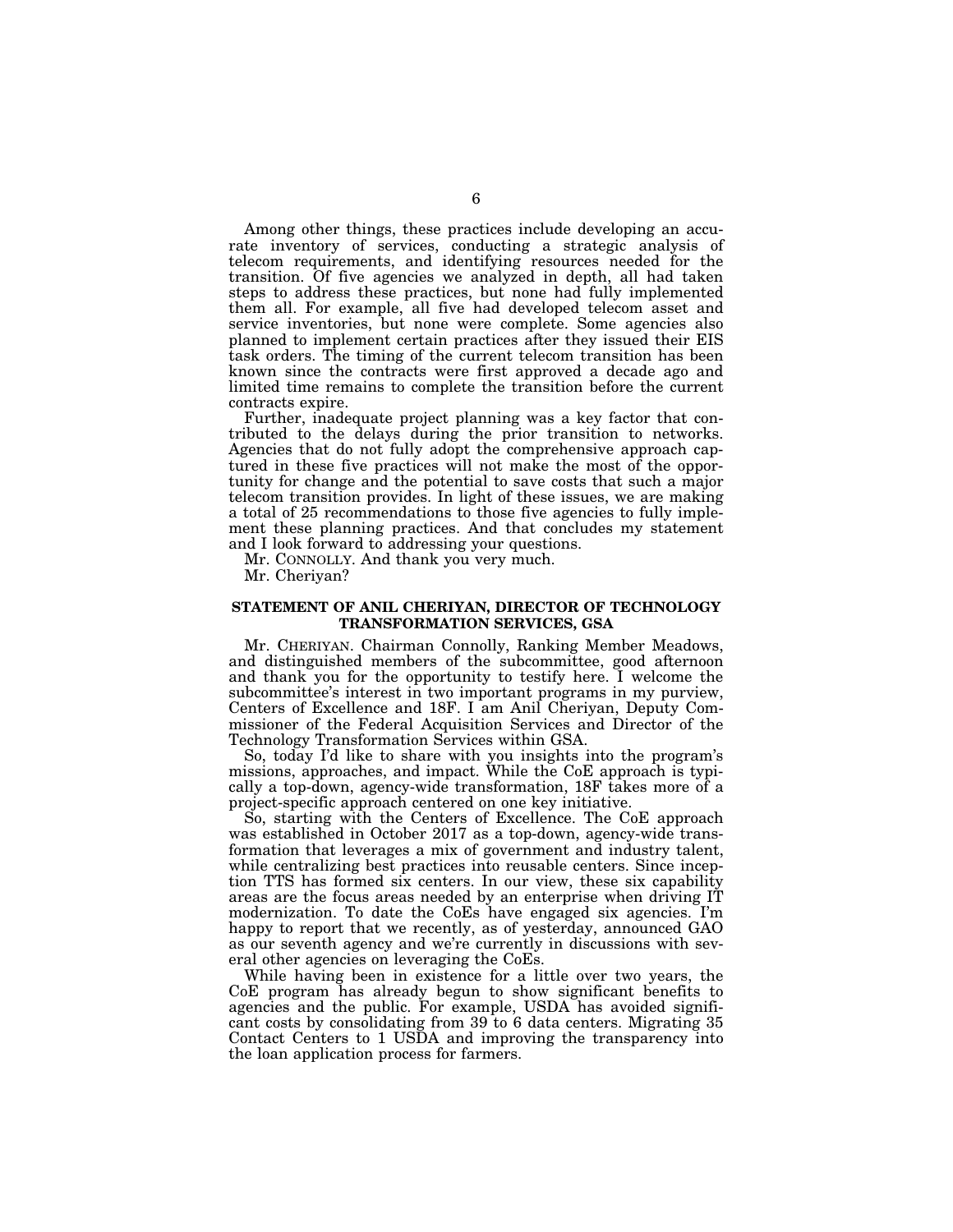Typically, the CoE engages early with industry and transitions work back to the agency or its industry partner during the later stages of implementation. From a financial standpoint, the CoEs are fully cost recoverable and while more than doubling the size of the team, increasing the agency partners, and also adding a new AI Focus Center.

So, moving onto 18F. 18F was formed in March 2014, with a mission to make government's digital services easier to use for the American people. Since inception, 18F has worked on more than 372 projects, with 109 governmental entities. However, in the early years 18F suffered from growing pains typical of a startup, which resulted in process control deficiencies. I'm pleased to report that corrective action steps have been taken to rectify those control deficiencies.

For example, the 18F work force has been right-sized to meet program demand. At its peak, the staff levels were in excess of 225. We're currently just under 100 staff. All of this was done while continuing to drive impact for agencies and the American public. A recent example is the *findtreatment.SAMHSA.gov* site, where a new website was developed to make it easier for people in crisis to find substance abuse centers.

Similar to the CoE, the goal of the transition—of the 18F is—is to transition responsibilities to agencies and industry partners versus having a long-term role for 18F. From a financial standpoint, 18F's gross margin has improved by well over 3.5 million in the last year. We were nearly cost recoverable in Fiscal Year 1919 and have plans for full cost recovery in Fiscal Year 1920.

So, in conclusion, the CoE program has begun to build momentum and sustainability. 18F has made strides in improving performance, while delivering improved citizen experience. Again, thank you and I look forward to the opportunity to answer any questions.

Mr. CONNOLLY. Thank you.

Mr. Zielinski?

### **STATEMENT OF BILL ZIELINSKI, ASSISTANT COMMISSIONER, OFFICE OF INFORMATION TECHNOLOGY CATEGORY, GSA**

Mr. ZIELINSKI. Chairman Connolly, Ranking Member Meadows, and distinguished members of the subcommittee, my name is Bill Zielinski and I'm the Assistant Commissioner of the Office of Information Technology Category in GSA's Federal Acquisition Service. I also serve as the Office of Management and Budget's designated government-wide IT Category Manager. I am pleased to be here today to discuss the important role that GSA plays in the government's IT priorities.

My office helps agencies navigate the challenges and opportunities presented by IT modernization, implementing new security controls for the government supply chain and making IT purchasing more efficient. Our focus is on maximizing the government's mission effectiveness in a number of ways to include providing agencies a suite of IT and telecommunication solutions; supplying emerging technology and innovations government, while fostering small business participation; and reducing the number of duplicative contracts.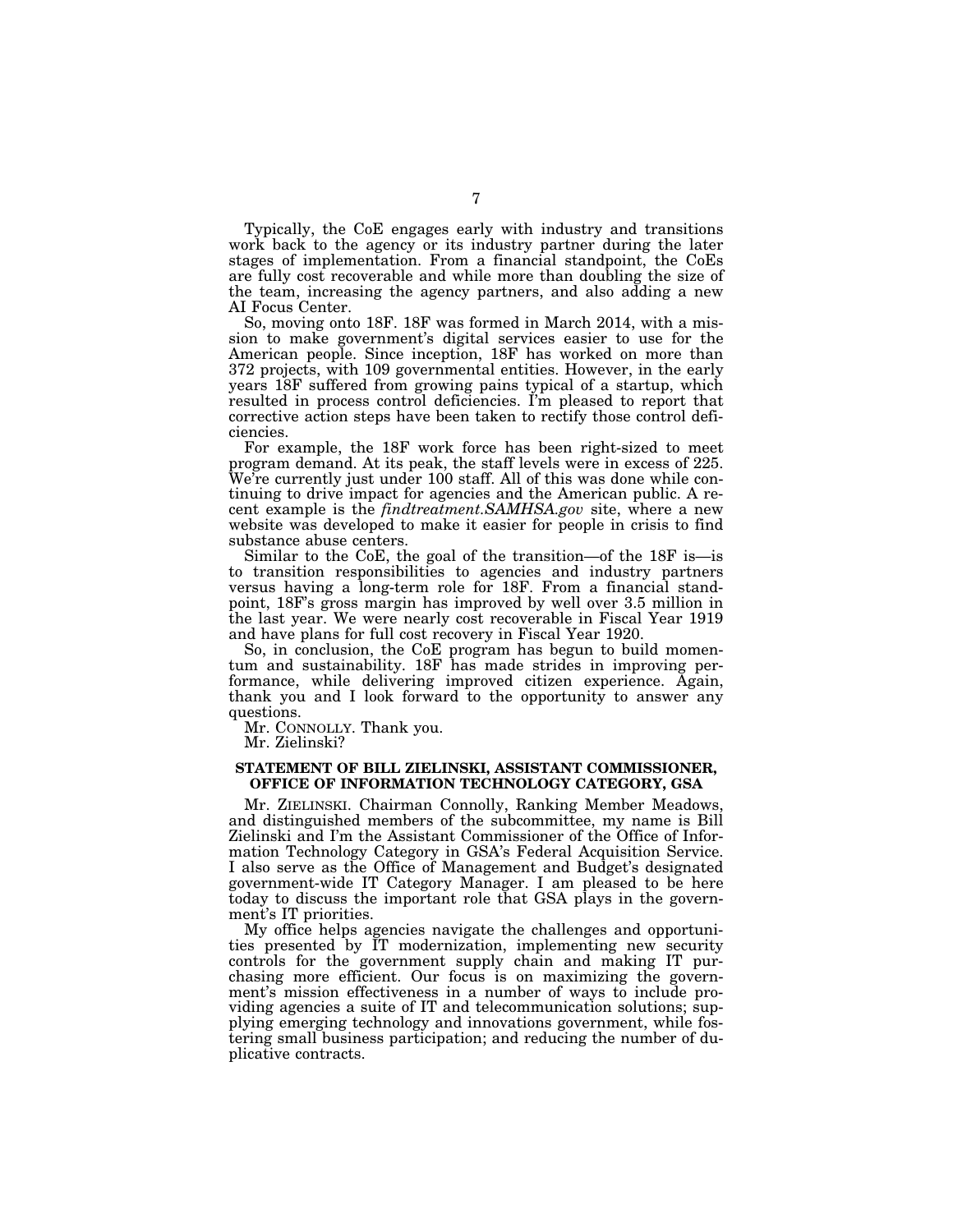In Fiscal Year 1919 my office facilitated \$26 billion in government spend related to IT, with \$1.59 billion in cost savings for taxpayers. While my team in the GSA IT Category brings significant capabilities, it is through the partnerships across GSA with agencies government and with private industry that we are able to deliver solutions for agencies at every step of the IT lifecycle. I work in close coordination with OMB to review Federal IT spend, determine where opportunities exist to collaborate on the acquisition of IT products and services, and implement IT Category strategies to improve outcomes and get more value from IT dollars.

Across GSA, my colleagues in Policy, GSA IT, Assisted Acquisition, and Technology Transformation together comprise a high-performing team of IT experts. We are directing significant efforts to deliver on Cross Agency Priority Goal Number 1 in the President's Management Agenda to modernize IT, to increase productivity and security. And on GSA's Strategic Goal to improve the way agencies buy, build, and use technology.

Technology is critical to how every agency serves the public and accomplishes its mission. It is at the core of running support operations, safeguarding critical information and providing data to drive decision-maker. The 2017 Report to the President lays out a plan to improve the security posture of Federal IT by naming key initiatives and goals related to IT modernization. As part of the Report, there are actions related to the work GSA does to assist agencies in their efforts to modernize and secure the government's IT systems.

The Enterprise Infrastructure Solutions contract helps Federal agencies modernize through telecommunications, infrastructure, and IT services. EIS is the backbone of the Federal Government's IT modernization efforts and carries great promise to facilitate improvements, efficiencies, and savings.

It is critical that agencies maintain focus on both modernizing and transitioning their mission—their mission-critical services off of the Legacy Telecommunications contracts and onto EIS. Agencies are releasing solicitations and issuing task orders against EIS and GSA is monitoring their progress, providing extensive assistance in establishing deadlines and milestones in order to accelerate the transition.

Additionally, Federal purchasing through online marketplaces is rapidly increasing. GSA is working to establish a government-wide program that will let agencies buy products online through commercial ecommerce provides. We're launching a proof of concept in 2020 and partnering with e-marketplace platforms to deliver a solution. We expect to complete these acquisition activities and launch this spring and will submit a report to Congress detailing our implementation guidance at the end of April.

GSA is also piloting emerging technology programs within GSA and partnering with agencies using artificial intelligence, distributed ledger technology, machine learning, and robotic process automation to develop best practices and playbooks and we're also educating agencies about the immense promise of the next generation wireless capabilities and will soon release a 5G strategy that outlines activities and goals for adoption across government.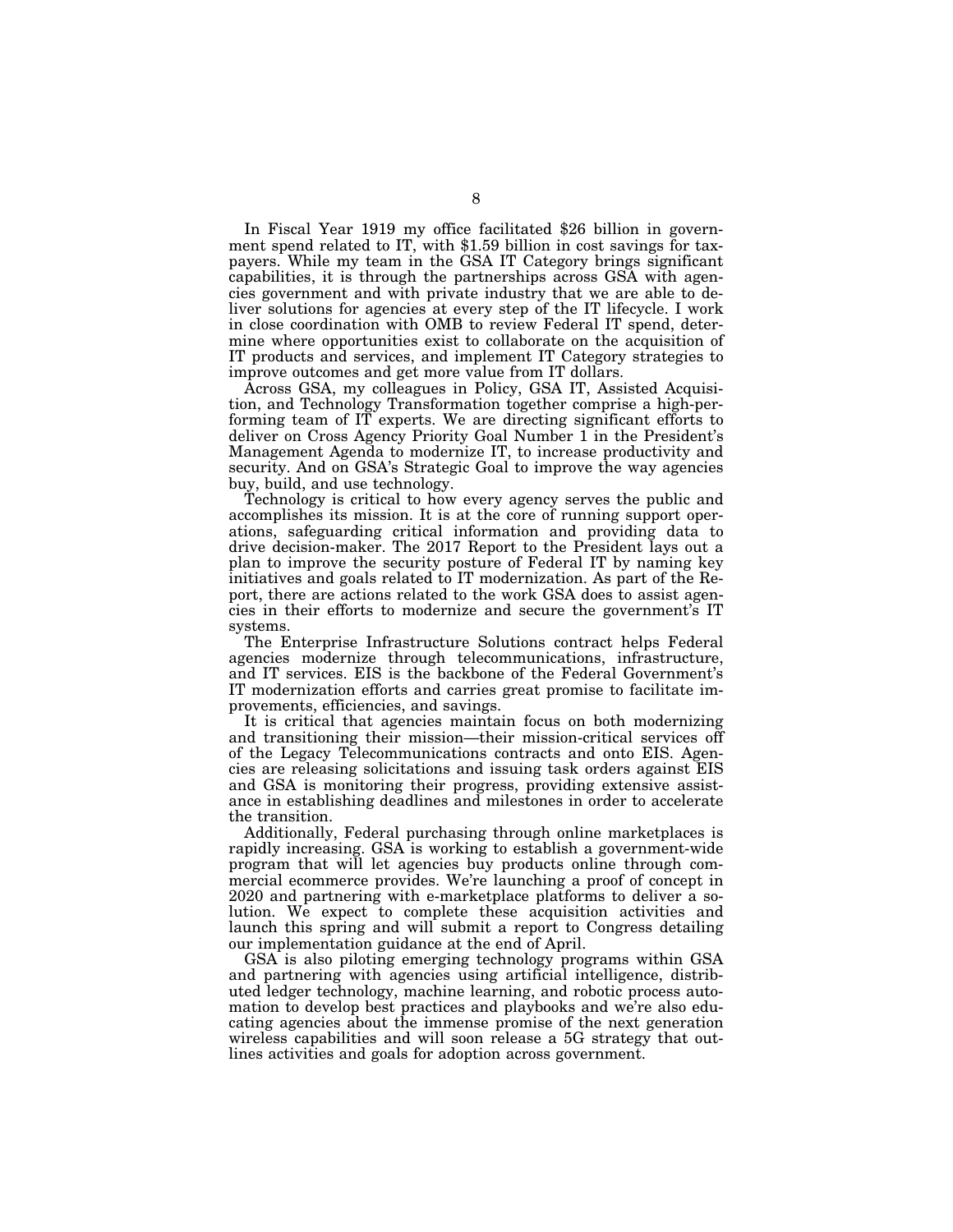In conclusion, the challenge of supporting, managing, and securing the Legacy System significantly affects the ability of agencies to meet current and evolving mission requirements. I want to thank you for the opportunity to appear before you today and to discuss GSA's priorities in 2020. I look forward to answering any questions that you may have.

Mr. CONNOLLY. Thank you so much. All three of you are pros. You did it within five minutes. Thank you.

The chair now calls on the distinguished gentlelady from the District of Columbia, Ms. Norton, for five minutes.

Ms. NORTON. Thank you very much, Mr. Chairman, and I certainly appreciate this hearing. Very intrigued by what we are doing here today.

I have a question about what looks like a move to promote efficiency when government agencies deal in the marketplace for offthe-shelf items, where the national—the—our own National Defense Authorization Act in 2018 said that essentially the purchase of goods at \$10,000 or under could be done through this off—for offthe-shelf items through an online marketplace. I suppose, Mr. Zielinski, I should ask you this question. One, will this save taxpayers money, and two, as part of that question, is there any evidence that lower prices would result by off-the-shelf items being purchased individually in this way?

Mr. ZIELINSKI. Thank you, ma'am, for the question. Under Section 846 of Fiscal Year 1918's National Defense Authorization Act GSA is tasked with standing up a commercial platform in order to allow agencies to utilize that marketplace in order to purchase these commercial, off-the-shelf products. As you—as you point out, what we're looking for within this platform is a number of different things. One of them is to be able to consolidate that buying power of the Federal agencies. We know today that agencies are already using commercial platforms, but what we are not doing is we are not actually consolidating that buying power through-

Ms. NORTON. How are you consolidating it now if each agency can go on and order these goods?

Mr. ZIELINSKI. Correct—correct, ma'am. And that's exactly what's happening today. It's happening in a disaggregated fashion today. Ms. NORTON. Yes.

Mr. ZIELINSKI. But under the Section 846 legislation, we're going to have a central marketplace-

Ms. NORTON. I see.

Mr. ZIELINSKI [continuing]. That would allow for us to consolidate that buying—that buying power across government.

Ms. NORTON. And therefore, you think the taxpayers will earn the benefit of reduced prices?

Mr. ZIELINSKI. Through—through the consolidation of that buying power, correct, ma'am.

Ms. NORTON. Yes. I have to ask you about a concern about counterfeit goods with the sellers like Amazon are not—who get the information from the agency, is not supposed to use it. But I know a quote from GSA that the government has limited ability to proactively monitor and identify this behavior and, of course, the behavior I am talking about is counterfeit goods and knock-offs. What does that mean? So that you have limited ability, is there no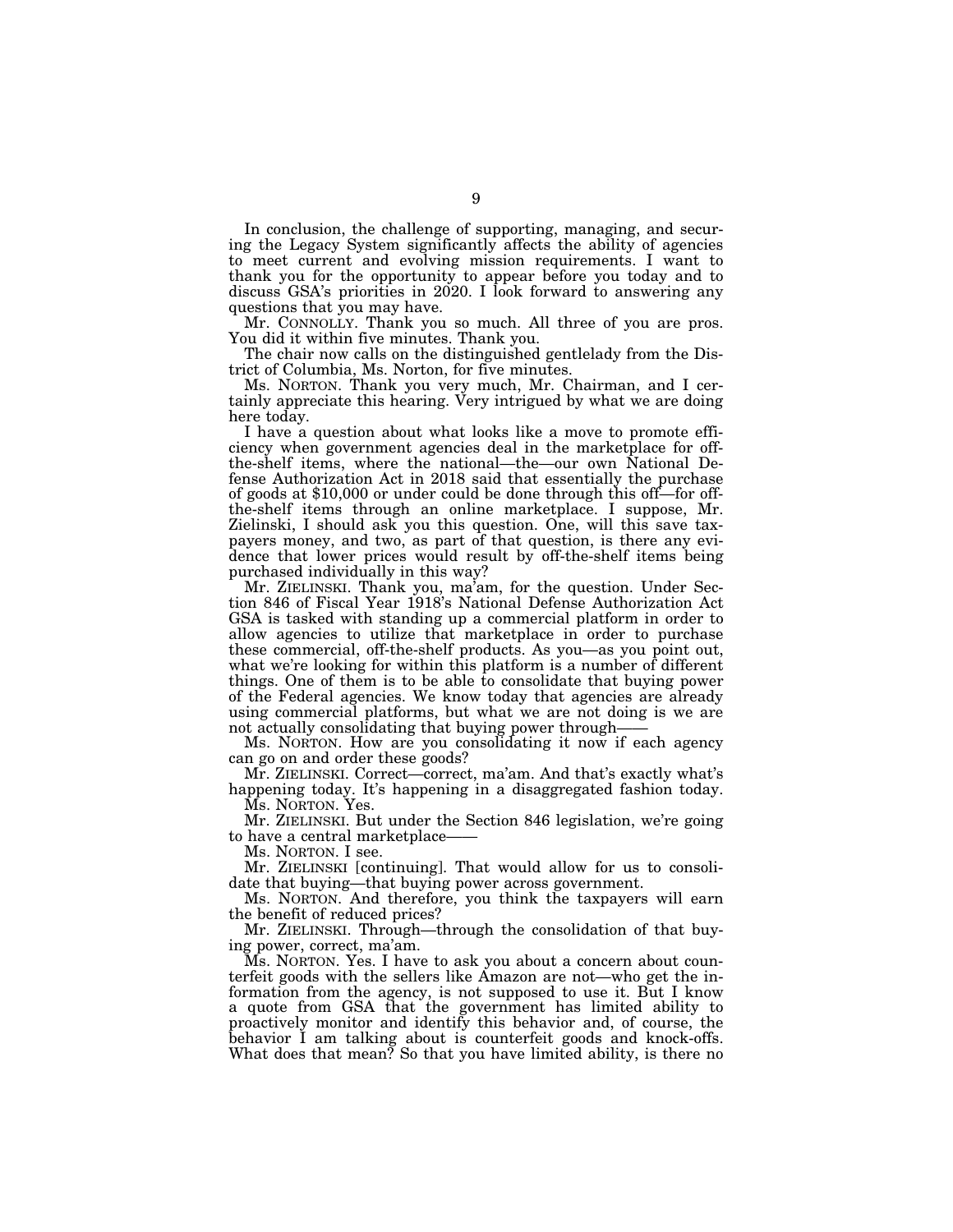way to monitor this to tell whether or not there is conformity with the law?

Mr. ZIELINSKI. Thank you, ma'am, for the question. In today's environment, as I mentioned, the agencies are currently going to the commercially available platforms in order to purchase these items and we as a government have limited access to the information about what's being bought and the sources of those. Under the Section 846 program, rather than those commercial platforms we are looking to a business-to-business solutions that will allow for us to place requirements into the program, so that we would have that level of insight. That we would have both the information——

Ms. NORTON. So, the requirements will go—will be—will go to whom? Who will be—who will these—who will have to abide by these requirements?

Mr. ZIELINSKI. So, under the program we have released a solicitation to industries seeking qualified providers of these platform solutions. And right now we're assessing proposals that have been submitted. So, any offeror is subject to those—those requirements under the program to provide us the data and the information that we need in order to do that monitoring.

In addition to that, we're also seeking solutions from the platform providers that would allow for us to readily identify and remove any products that we believe that we don't have the strength of knowledge or there's not a provenance known. And in that way, reduce the risk posed in—in terms of counterfeit goods or items being sold.

Ms. NORTON. Now when will you have that ability? Beginning when will you have that ability?

Mr. ZIELINSKI. For the—for the program, we're actually releasing the pilot, the first implementation will be this spring, and we will start small and we will build from there.

Ms. NORTON. Thank you very much.

And thank you, Mr. Chairman.

Mr. CONNOLLY. Thank you so much.

Chair now recognizes gentleman from Georgia, Mr. Hice?

Mr. HICE. Thank you very much, Mr. Chairman.

And thank each of you for being here today.

Ms. Harris, I was interested in your opening comment you made a couple of statements, such as many of these agencies are not meeting milestones, as we are approaching the May 2023. And because of that, you suggested that their may be possible service disruptions, amongst some of these agencies and that you were expecting there to be some extension requests with all of this. So, just to kind of get started here with my questions, how likely is it that any of these agencies are going to make a timely transition?

Ms. HARRIS. That's a great question. Based on past history with the last two transitions, the agencies did not do very well. In fact, many of them. For part of the—the reason why the 33-monthschedule delay was, you know, was a result for Networx. And so, unfortunately, based on the current trajectory that we're seeing, it looks like a high number of agencies will likely be in that same-

Mr. HICE. Will any agencies meet the May-

Ms. HARRIS. I think that some will meet them.

Mr. HICE. OK.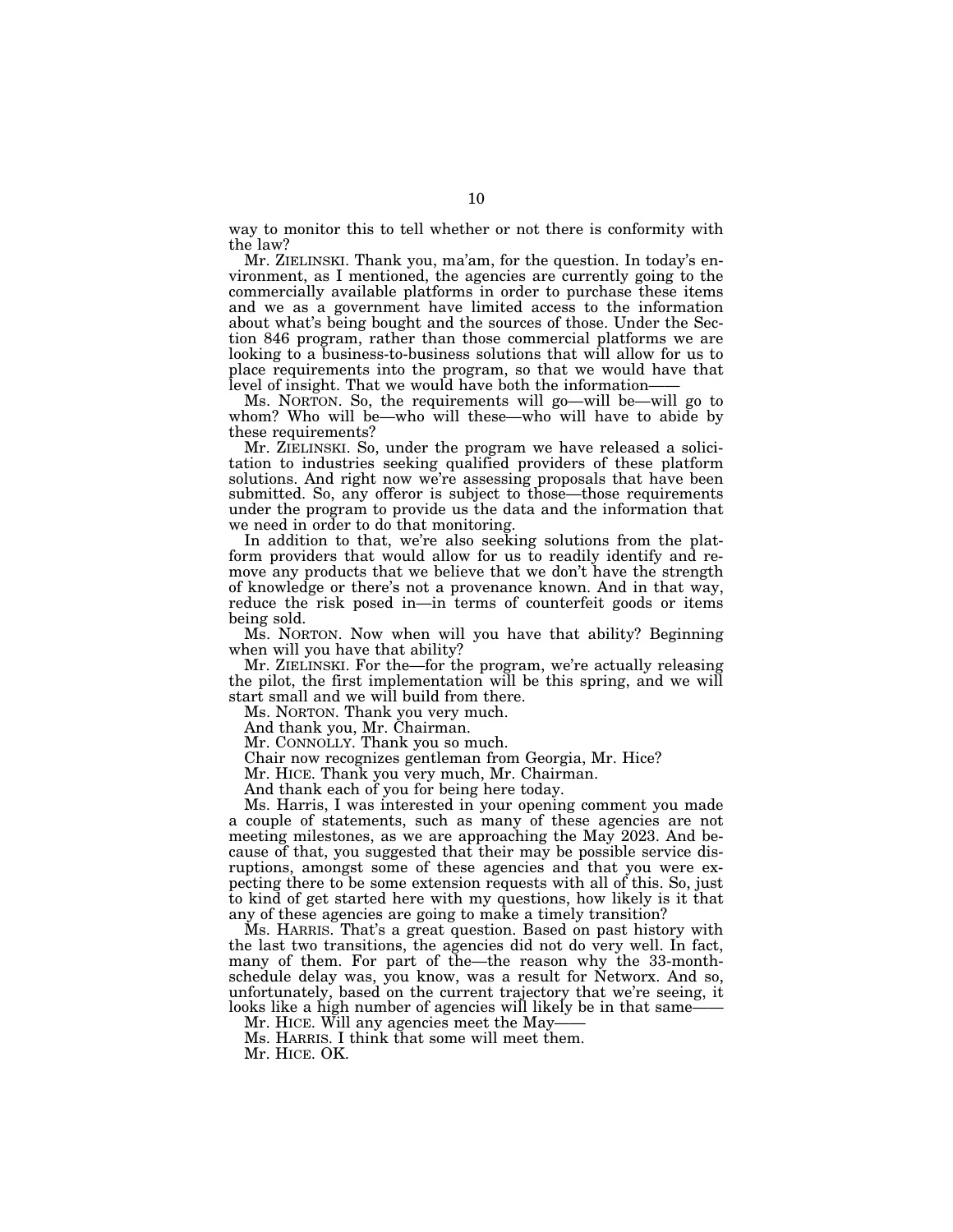Ms. HARRIS. But the vast majority are currently behind.

Mr. HICE. Mr. Zielinski, would you agree with that?

Mr. ZIELINSKI. Sir, we are concerned that agencies' need to take the steps necessary in order to transition by that date. The May 2023 final date is when those—when those contracts expire.

Mr. HICE. Yes, I get that. We are all concerned about it. My question is, are any of them going to make it?

Mr. ZIELINSKI. Yes, we actually have a number or agencies who have actually already moved to task order awards and are already well into transition and will be executing before that date. We have a lot of confidence. We actually provide an ongoing update of exactly where agencies stand and we're tracking-

Mr. HICE. So, what percentage are going to be on time?

Mr. ZIELINSKI. I—I would have to be to get back to you with a with a specific number. I don't have that off the top of my head.

Mr. HICE. OK. And again, I understand that's an estimate. Everybody's guessing at this point, but I would like to have some general idea of what we're looking at. If we have agencies not meeting milestones in the process here and possible service disruptions on the way, I mean, we kind of need to be aware of that before we get to that point. So, it would be helpful to have some of that information. Is there any degree of punishment of negative consequences for agencies who do not meet the deadline?

Mr. ZIELINSKI. Sir, as a—as a result of the last transition and some of the recommendations that was made by GAO, we've actually adopted a very aggressive approach to where beginning with March 31 of this year, we are actually going to begin to descope the current sets of contracts. What we—what I mean by that is that we begin to limit the use and availability of the current—the current contract, so that agencies cannot obtain new and additional services from the old contracts. And in order to meet those needs, they will have to move to the new contract, as—as one example. So, we're working with——

Mr. HICE. Would you consider that punishment or negative consequence?

Mr. ZIELINSKI. It—it is in the—it is in the sense that it—it provides a disincentive to stay on the old contracts.

Mr. HICE. OK. So, what are—and I will come back, Ms. Harris, to you. What are some of the characteristics between the agencies that are going to make a timely transition and those that are not? What is the bigger-

Ms. HARRIS. Those that are going to make the timely transition will have adopted either the majority or all of the—the best practices that we have identified for a rigorous, structured management approach. And that's actually one thing that GSA—actually, there are a couple things that GSA could do to facilitate the—or accelerate the—the agencies into meeting the—the 2023 deadline.

The first of which is encouraging agencies to fully implement those practices. Right now, GSA's guidance and template includes some of the aspects of these five practices that—that we have endorsed, developing inventories, establishing transition plans, but but there are a whole host of other sub-items or sub-activities that agencies can pursue.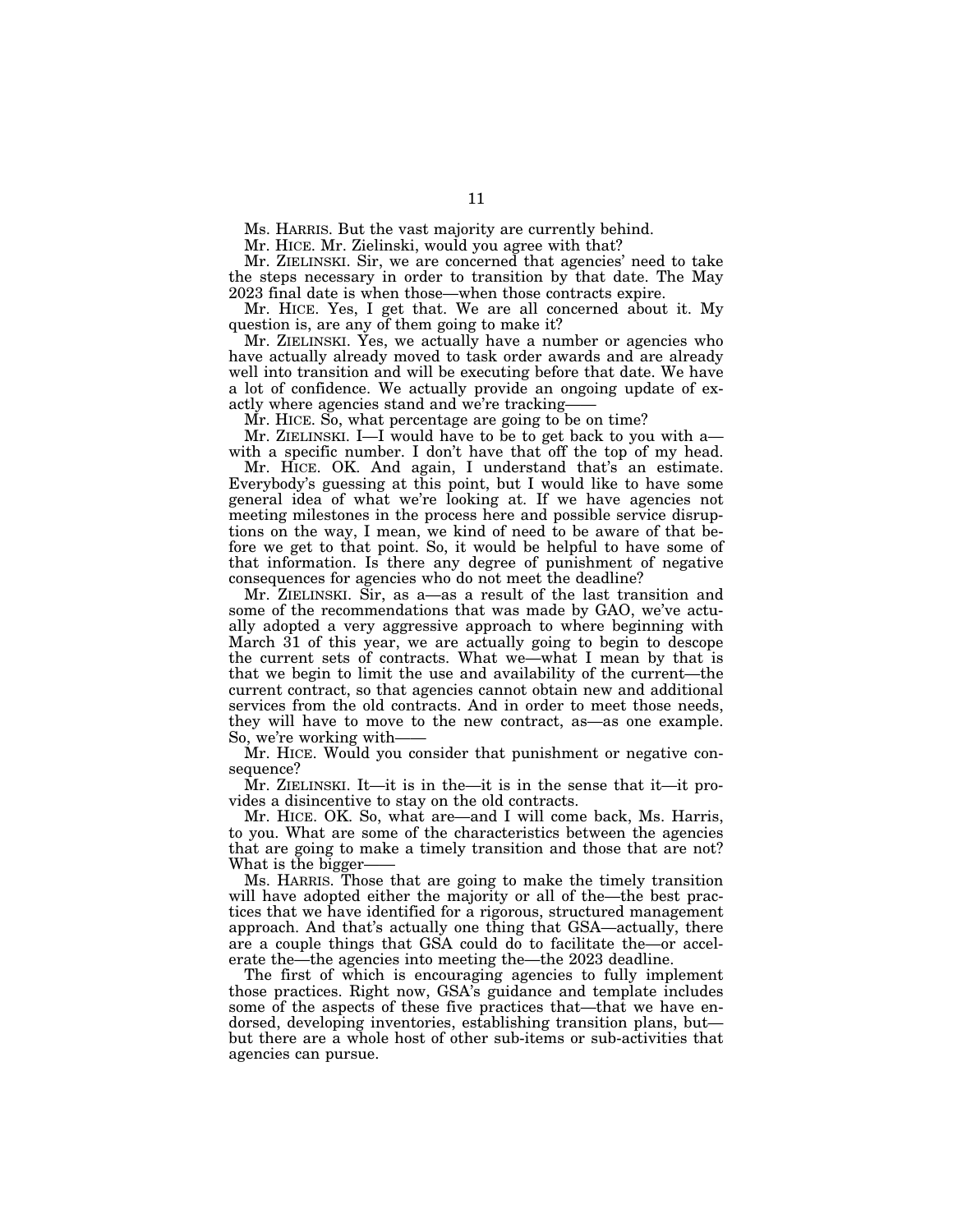The second of which is, GSA works directly with these agency transition managers and they could reinforce the transition——

Mr. HICE. But can—I have got less than 30 seconds. Let me ask you one other question. And I want to—I want you to get that to me. But I guess overarching to me, what other national technologies or cybersecurity priorities or whatever, are dependent upon this transition taking place?

Ms. HARRIS. Well, I mean, certainly cybersecurity is a—is a top priority and—and ensuring that agencies move toward the EIS contracts is a priority because they're currently on these Legacy contracts and they need to move to more modernized, secure systems and—and services. And I'm sure Mr. Zielinski can elaborate further on—on the details of the security issue, but that is a major incentive and reason why we need to move off of the old networks contract.

Mr. HICE. Sounds like it. Thank you.

Mr. Zielinski, did you want to, in fact, elaborate on that, as invited by Ms. Harris?

Mr. ZIELINSKI. Certainly. Thank you, sir. I—I absolutely agree with Mrs. Harris' assessment that there is—that there are a number of—of—of technology sets that we are actually seeing agencies move toward. So, for example, moving from old, standard TDM over to Ethernet. Moving from—from current, old, Legacy voice over into voice over IP. Moving to these more modern telecommunications kind of pieces will allow for better—for better security as well.

Mr. HICE. Thank you.

Mr. CONNOLLY. Chair recognizes the gentlelady from California, Ms. Speier, for five minutes.

Ms. SPEIER. Thank you, Mr. Chairman.

Thank you all for being here. Ms. Harris, your report really is fairly critical of what is going on. That so much of everything is delayed. Are there any agencies that we can look to as being superstars in kind of complying with the milestones?

Ms. HARRIS. Well, unfortunately not right now. I mean, there are certain small agencies, like SPA, for example, who, you know, they—they were expecting to issue one EIS task order and—and they have completed that. But as far as the other more mediumsized and larger agencies, they are behind at this point. And is important to note that of the 19 that we reviewed, there are 11 that do not plan to meet—or—or plan to transition to EIS by September 2022, which is GSA's suggested milestone for completion. And so, if—if these 11 agencies are waiting, essentially, till the last minute to—to move onto EIS, that—that's going to be a problem because, again, if there are service disruptions or things that they aren't anticipating, it will most likely push out that May 2023 date to the right.

Ms. SPEIER. So, you referenced then in 2007 the transfer to Networx caused something like \$329 million in lost savings and increased of 66 million. So, it sounds like we didn't learn any lessons; is that-

Ms. HARRIS. No, we learned a tremendous amount of lessons. And, in fact, I credit GSA for incorporating those lessons learned from the Networx transition into their guidance in disseminating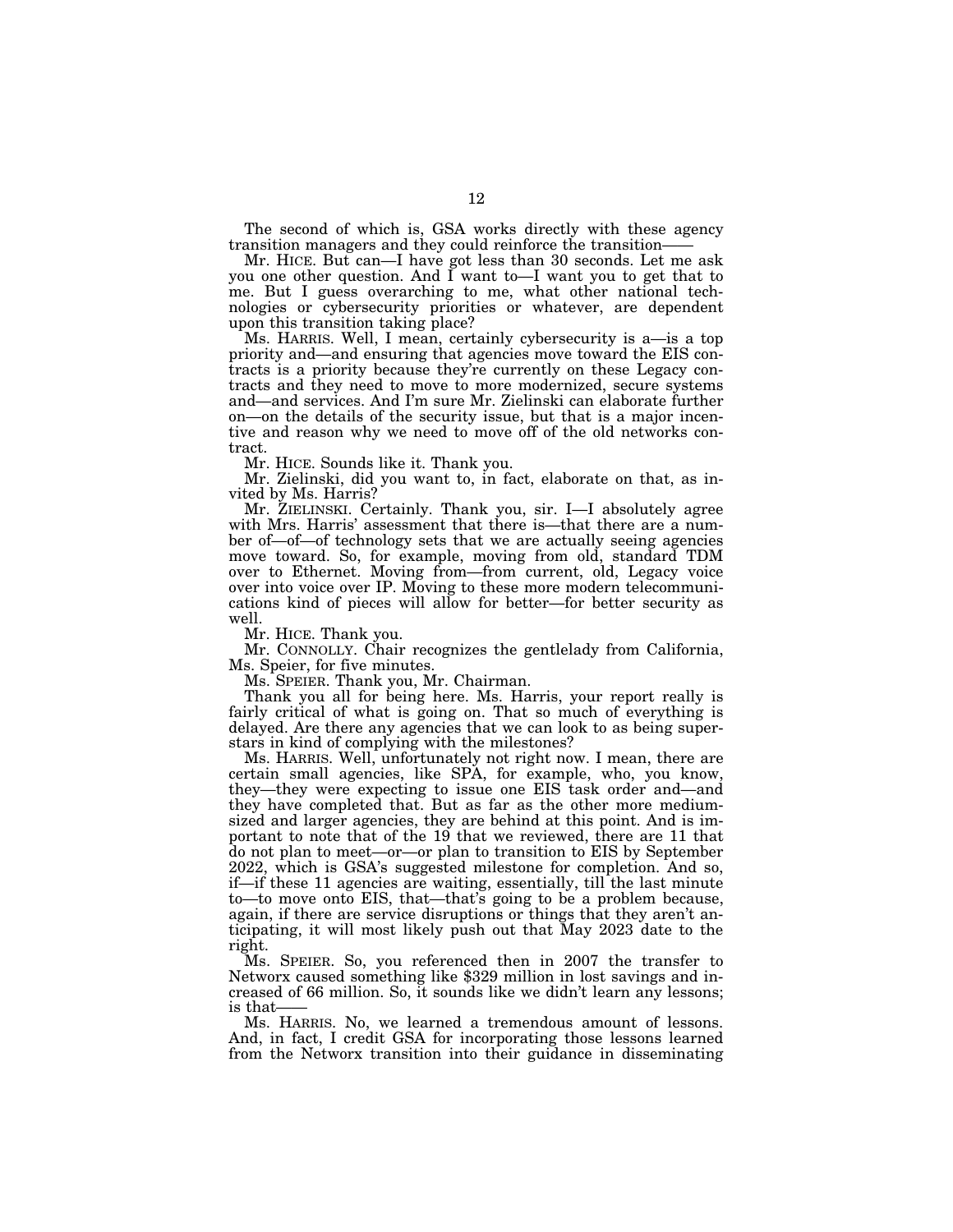those—those lessons to the agencies. And now the onus is on the agencies to—to get their house in order and to move quickly to ensure that they are moving onto EIS as quickly as possible.

Ms. SPEIER. But based on what you have just told us, that is unlikely to happen.

Ms. HARRIS. It—it is unlikely to happen, based on the–

Ms. SPEIER. So, what lessons are we learning this time then? That there are not enough sticks out there to have these agencies comply with the milestones or is it that we are picking bad contractors?

Ms. HARRIS. I—I don't believe it's picking bad contractors. I think it's ensuring that GSA is putting in place the proper incentives and penalties to—to get the agencies to move quickly.

Ms. SPEIER. So, if you were running GSA, what kind of incentives and penalties would you put in place?

Ms. HARRIS. Well, encouraging agencies to fully adopt GAO's Five Practices for a Rigorous and Comprehensive Management Approach is, I think, is very important because we have found, based on our work over the past two transitions that when agencies adopt these practices, that they will transition successfully and on time.

Ms. SPEIER. OK.

Ms. HARRIS. That's something that I—I believe GSA should be really reinforcing with the agencies.

Ms. SPEIER. And when those agencies don't comply with those best practices, what do you think should happen?

Ms. HARRIS. That's a good question. I mean, I—I don't think that there's a—a one, right, silver bullet, per se, but—but perhaps there are some penalties that agencies should be having to—to experience in order to address these lessons.

Ms. SPEIER. I think what it underscores for me is that we have no level of accountability. No one's head rolls if they don't meet these deadlines and so, the fact that they don't meet it for whatever reasons, is acceptable and then the costs are borne by the taxpayers. So, I think we need to look at holding these agencies accountable in ways that gets their attention and it doesn't sound like we have done that yet.

Ms. HARRIS. Well, I—I—I think you're—you're right about that. I also think holding hearings like this with the customer agencies could also be very effective in holding these—these agencies accountable and ensuring that they are—they are pursuing a timely transition.

Ms. SPEIER. Well, do we have the time to do this with every agency? Probably not. All right. One last—well, I am running out of time, but the issue of this marketplace is very appealing on the one hand, because I think we pay a premium when it says U.S. Government on it, whether we are buying paperclips or other kinds of equipments.

I am still not convinced that we have got the issue of fraud and misuse and counterfeits dealt with. And maybe you can answer that for the record because my time is now up.

Mr. CONNOLLY. Ms. Harris, you can answer that if you would like and if there is additional material for the record, we will welcome that as well.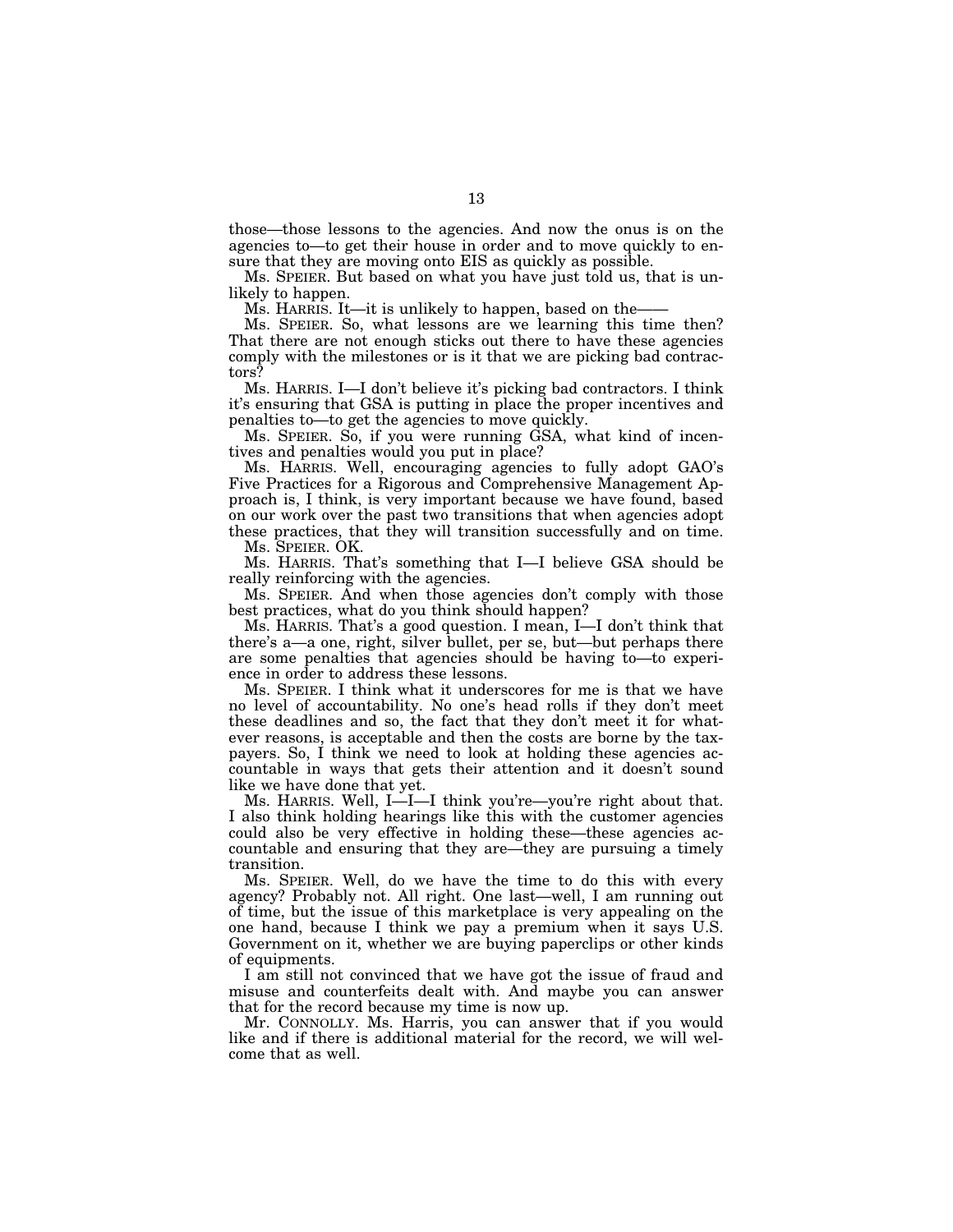Ms. HARRIS. Sure. So, in terms of the counterfeiting compromised offerings that would be on this marketplace that that's going toward supply chain risk management. And GSA will need to take a long, hard look at how they insure that they're doing everything they can to properly vet the offerings that are on the platform. And at the same time, also, clearly communicating to the agencies that these agencies have a responsibility to ensure that what they are purchasing is also not subject to counterfeit or—or compromise because they have a legal obligation to—to do their own vetting as well.

Mr. CONNOLLY. Can I just sneak in a piggyback question to that, Ms. Speier? If the ranking member—you answered Ms. Speier by saying, well, if USA had, in fact, taken into account a number of recommendations. Now it is up to the individual agencies to get their acts together and implement. But what's the role of 18F? There are 185 people, who presumably are there to help facilitate this kind of thing. Are they not available to these agencies to help?

Ms. HARRIS. I think that's a question for Mr. Cheriyan.

Mr. CONNOLLY. All right. I will hold off on that. But I mean, I was really struck by your point about they're on their own. I am thinking, well, but we have consulting services within GSA, presumably to help with this kind of implementation. I will hold off until my questioning, Mr. Cheriyan, but think about the answer.

Chair now—thank you for your indulgence. Chair recognizes the distinguished ranking member for his questioning.

Mr. MEADOWS. Thank you, Mr. Chairman.

Ms. Harris, I am going to come back to where my colleague just left off because, you know, I am hearing words like progress and we are making attempts and we have a few areas. Obviously, then we haven't them see the light. The agencies have not seen the light. Would you agree with that?

Ms. HARRIS. I would agree with that.

Mr. MEADOWS. So, if they haven't seen the light, what she is talking about is, it is time they feel the heat. I mean, I am with her. I think at this point I am just frustrated. We continue to have these hearings and either they are implementing your, you know, you say you have a five-step criteria for them to implement. So, how many of the agencies have implemented all five steps?

Ms. HARRIS. At this point, for this particular transition, none have fully implemented.

Mr. MEADOWS. None. None. Is that correct?

Ms. HARRIS. That is correct.

Mr. MEADOWS. All right. So, at what point do we put the fivealarm bell? At what point do we come off, you know, and start pulling the bell and saying we have got a problem. I mean, so if—other than SBA, is there any agency that we can bring in here and say this agency has done a good job and this one has done a terrible job?

Ms. HARRIS. Well, I'll—I'd have to get back to you on that, sir. Mr. MEADOWS. You would have to get back to me because nothing comes to your mind that there is no one that has done a good job and you are going to have to do some creative writing?

Ms. HARRIS. Well, the vast majority of agencies are behind. They've missed the—the critical, suggested milestones that—that,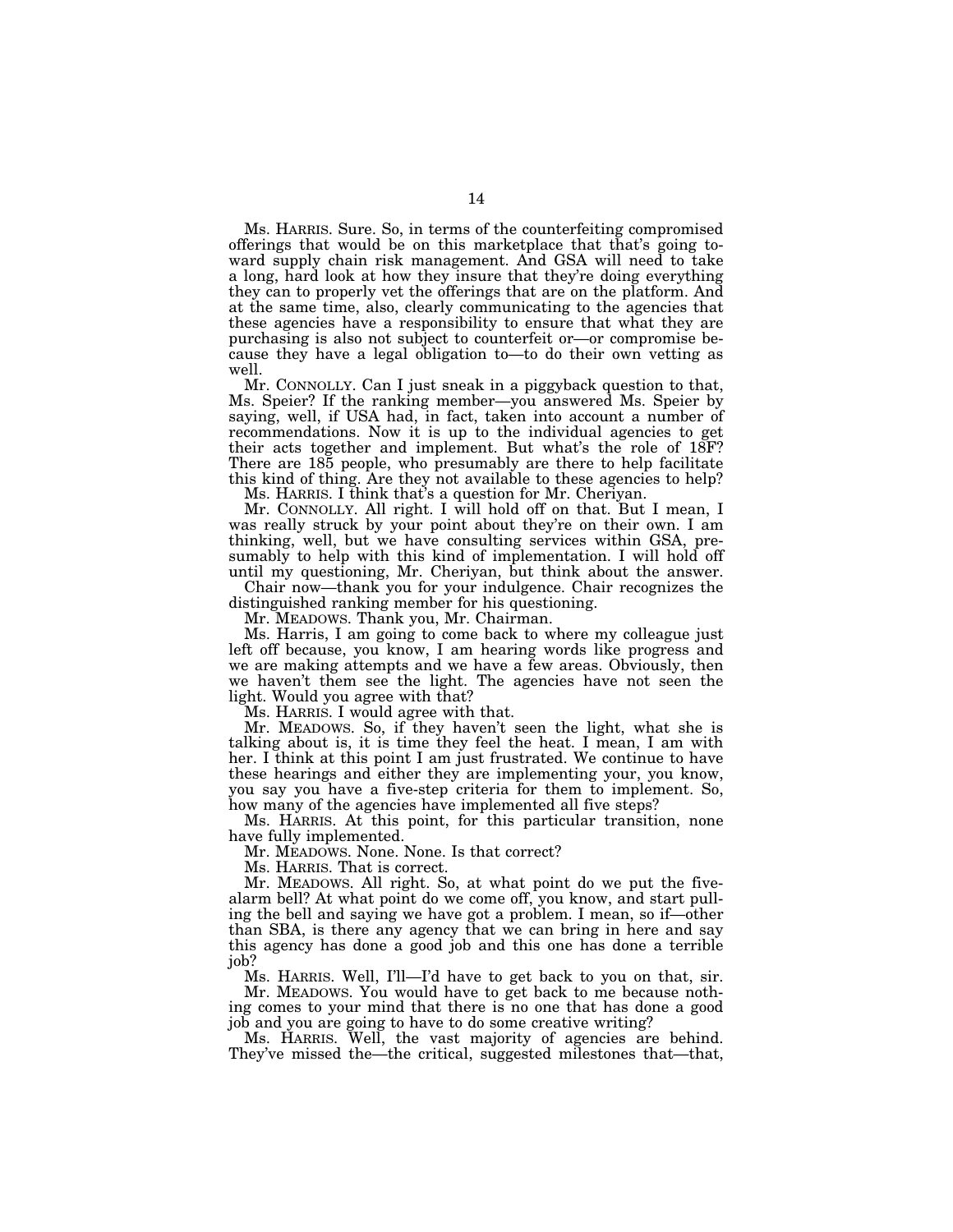excuse me, that GSA has—has put out for 2019 and there are 11 agencies that do not expect to fully transition before 2022. So, that's a major-

Mr. MEADOWS. And what are the consequences to them not fully—I mean, are there any consequences, other than embarrassment?

Ms. HARRIS. The consequences are missed savings.

Mr. MEADOWS. Well, no. I understand that. That is a consequence to the American taxpayer. I doubt there is any person at an agency is taking money out of their wallet, other than their normal taxes and paying for any lost savings, isn't that correct?

Ms. HARRIS. That is correct.

Mr. MEADOWS. Is money disappearing from their personnel fund or any other—I mean, do they have any appropriations consequences for their inaction?

Ms. HARRIS. Not that I'm aware of and part of the reason why this is also happening is because agencies lack a—a formal governance structure for this transition process. They've not defined key roles and responsibilities for the people that are responsible for the transition. And so, accountability at that point is then defused, and it's hard to pinpoint a single person, who when the transition slides to the right is-

Mr. MEADOWS. Well, here is—and I would offer for my colleagues, this is one of those things where we really have to put the pressure and meet with the Appropriations Committee because I am tired of talking about it. And here is what I want from each one of you. Is I want you to give me the three worst offenders from missing the milestones and who is responsible, what is the agency? And I don't care what it is. I want to know that. And then maybe three that are making an attempt. That is sad to say that they are just making an attempt, but the three that are making an attempt.

So, which agencies have actually entered into contracts to get this done? And so, we are in the process, but we have entered into a contract. Mr. Zielinski?

Mr. ZIELINSKI. So—so, I can point to the Small Business Administration, the Pension Benefit Guarantee Corporation, the Social Security Administration, the EEOC, the National Relation—National Labor Relations Board have all entered into contracts. And there are others who are in the technical review——

Mr. MEADOWS. All right. So, you have hit one of those. And it is not to minimize all the others, but Social Security is actually a decent-sized agency. So, what you are saying is they have entered into a contract, they are taking it seriously, and yet they are going to miss the milestone, but they are at least taking it seriously; is that correct?

Mr. ZIELINSKI. Sir, there's a series of milestones and the—the milestone that I believe Ms. Harris is referring is toward the end of the contract life we had set a September 2022 date by which the agency should have transitioned off of their old services to provide adequate runway before the May 2023-

Mr. MEADOWS. Adequate runway? I have been here for eight years. They have had eight years of runway and they haven't transitioned off of it, so I am tired of the adequate runway. And so, here is what I need from you, Mr. Zielinski. You know, and I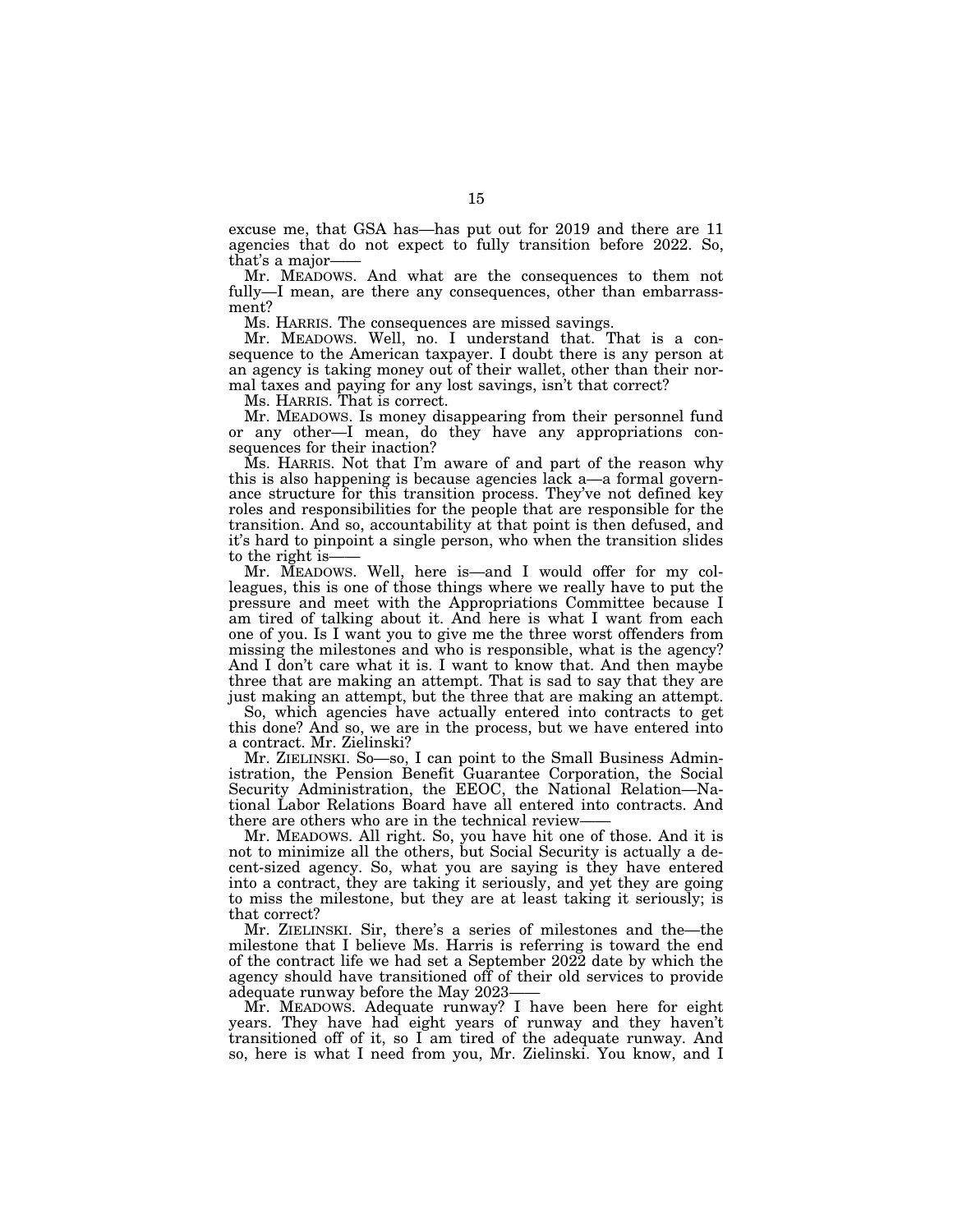find it just incomprehensible that my good friend from Georgia asked you about progress and who did not. Is that the list that you just gave me? Because when he asked a question, you said, well, you are going to have to get back with us, in terms of who is in compliance and who is not.

Mr. ZIELINSKI. No, sir.

Mr. MEADOWS. Did I misunderstand you?

Mr. ZIELINSKI. That was a—I believe that was a different question that-

Mr. MEADOWS. So, what was the question that you didn't have the answer to there?

Mr. ZIELINSKI. I—I'd have to-

Mr. MEADOWS. If it is different. I want you to answer his question.

Mr. ZIELINSKI. Yes, I—I—I would have to—I'm sorry. I'm missing—I'm not-

Mr. MEADOWS. So, it may have been the same question?

Mr. ZIELINSKI. I don't believe it was. It was-

Mr. MEADOWS. OK. She wrote it down. The lady with the green pendant there. Yes. Yes. She wrote it down.

Mr. ZIELINSKI. It was the percentage of agencies-

Mr. MEADOWS. And you don't know what percentage of agencies? Mr. ZIELINSKI. I—I would—I would have to go back and look at the exact number because there are hundreds of agencies. The—the study that was conducted by GAO–

Mr. MEADOWS. But if you are keeping the score and you don't know, I mean, why should we hold them accountable? Guys, let me just say and some of you this is not your first—but the last thing I hate are for people to come here and be unprepared and not have it, especially when we're talking about this kind of stuff. Ms. Harris knows this. I am not asking you to have the answers, but what I am asking you is to have the facts. And that should be a fact, so you can get that back to us within the next 48 hours?

Mr. ZIELINSKI. Certainly. We update that constantly. We can do so.

Mr. MEADOWS. So, you update—can you have one of your staff members go out and call and before this hearing is over we maybe get that? Would they be willing to do that? She is nodding her head. You can turn around. She is nodding her head yes. OK. Yes, I just—I am just at the point we just got to get serious about this. And what I want you to do is help the Chairman and I get serious about this. And we are going to at least make them feel the heat. OK?

I yield back. I thank you for your generous-

Mr. CONNOLLY. Not at all. I thank you and I would underline— I mean, this is the Committee of Oversight and Reform. We wrote a Reform Bill, FITARA. We have been promoting in this subcommittee and its predecessor with the Information, Technology Subcommittee, you know, good government measures to try to retire Legacy systems, consolidate debtor centers, protect the site the enterprise with cybersecurity measures, and the like. And it is frustrating to us beyond words that we are at the pace we're at and exposing ourselves sometimes, at least to financial risks, if not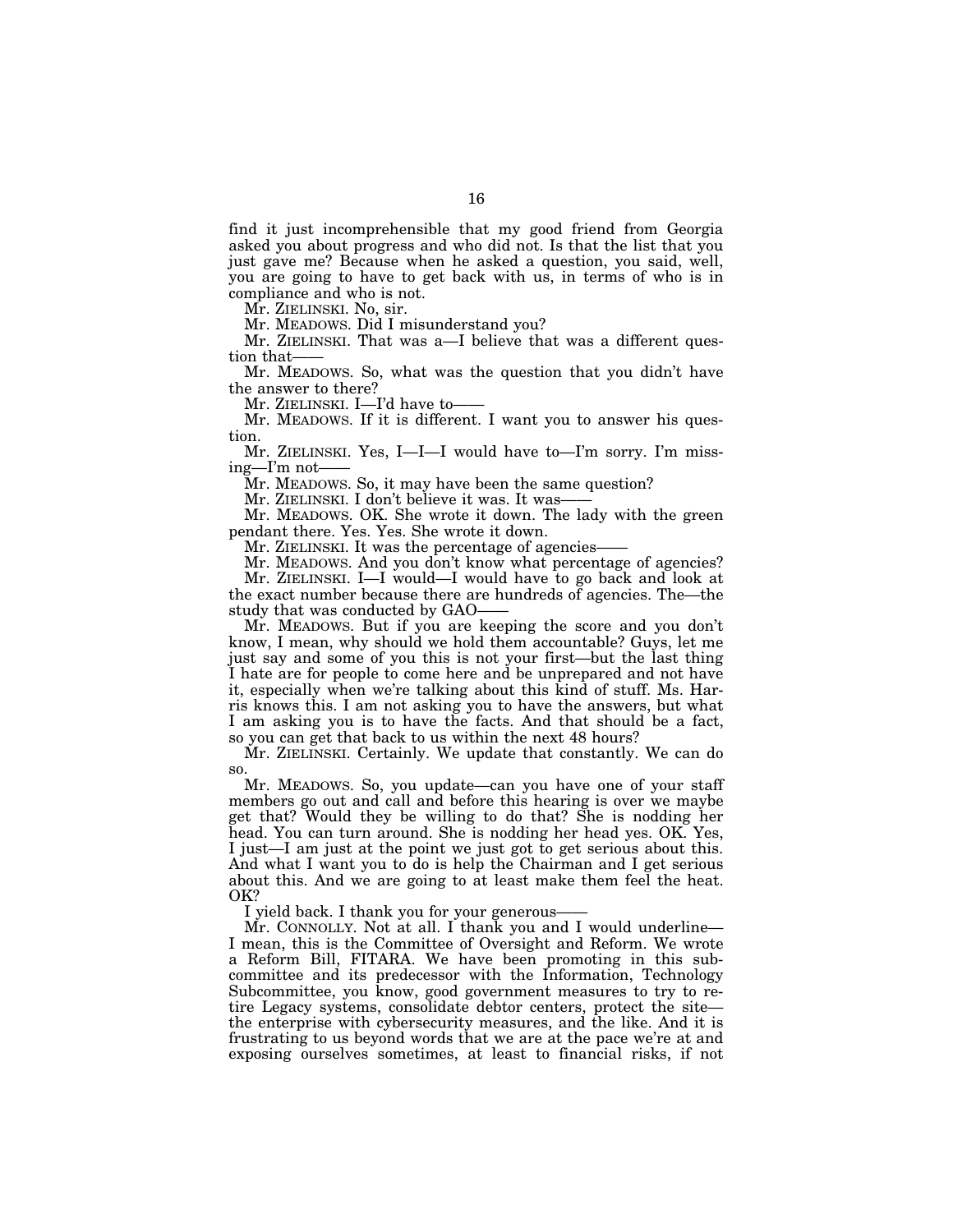technology risks. So, I certainly underline what both Mr. Hice and Mr. Meadows have said.

Chair now recognizes the gentleman from California, Mr. Khanna, for five minutes.

Mr. KHANNA. Thank you, Mr. Chairman. Thank you for holding this hearing on the Centers of Excellence. I appreciate your doing that and I want to thank Ranking Member Meadows for co-leading the Center for Excellence Bill, HR–5901.

The Centers for Excellence is a program that has accomplished quite a lot to date, and I would love to hear, Mr. Cheriyan, what you would think it has accomplished and what you would like to see it accomplish moving forward?

Mr. CHERIYAN. Great. And I thank you for that question. As I had said in my opening statement, the Centers of Excellence started back in 2017. We have now got seven agencies actively using the Centers. The Centers are—there are six of them. I can go into each one of them.

We have now driven a significant amount of change in one of the large agencies, USDA, where we're much further along. Where we've done a significant amount of work, in terms of Cloud migration, data center reductions, consolidation of call contact centers, improvement of the loan processing, and so on.

The next major agency that we're further along with is HUD. At HUD we're in active discussions on the implementation phases, where we're looking at Cloud solutions for—there about 1,000 forms that HUD uses. We're looking at streamlining that whole process, automating that whole process with them, and building several more customer-specific tools for HUD to use. So, there's a significant amount of work in HUD and so on. So, I can—I can go down each of the agencies.

Mr. KHANNA. Can you give an example of money that has been saved to the American taxpayers because of this program?

Mr. CHERIYAN. There are—there are a significant amount of cost avoidance. You know, each of the agencies has gone through what their estimates are. I can get back to you on the specifics of it. There are-

Mr. KHANNA. That would be great. I mean, when you have a few concrete examples I think that would be helpful. The—can you also explain the difference between 18F and Centers of Excellence and their role to support the technology modernization in government?

Mr. CHERIYAN. Sure. 18F is primarily what I call a user-center, design-focused organization looking at the—the user processes and streamlining the user processes. So, it's very much of a taking a customer-centric view and streamlining those processes. So, they're very—18F programs are very specific. They're initiative driven. Building of a new website and streamlining those processes, using, you know, for example, the Idea Act to improve the whole citizen experience.

The Centers of Excellence approach is much more of a top down, transformation approach leveraging the six competency areas that we've built. AI, data and analytics, Cloud migration, contact centers, and so on. So, we're leveraging skills and capabilities that are typically needed to drive a transformation. So, it's much larger in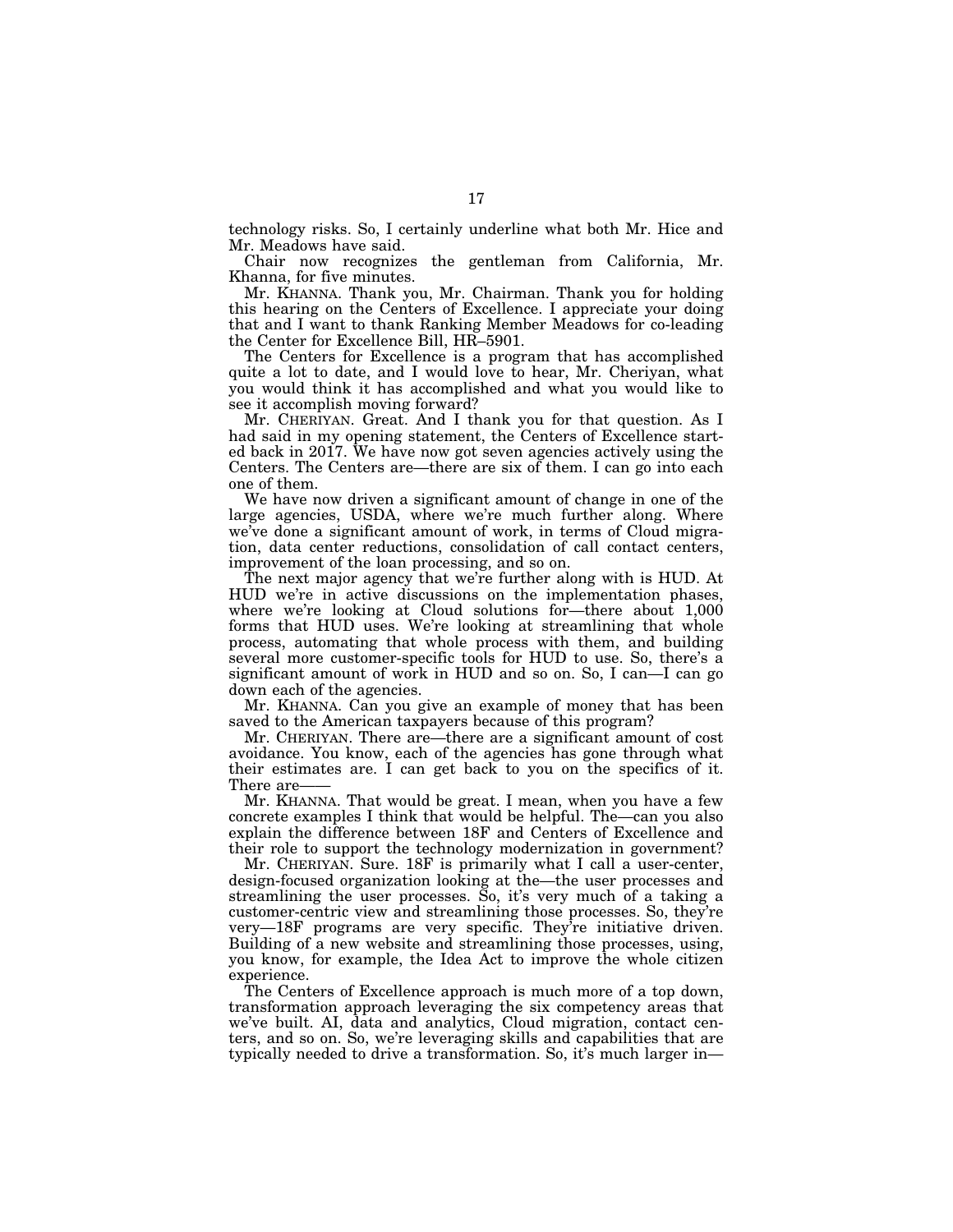in scope and there could be multiple initiatives within a CoE program, whereas 18F is program specific.

Mr. KHANNA. And what can Congress do to be most helpful in seeing the success for the Centers for Excellence?

Mr. CHERIYAN. Well, I really appreciate having the opportunity to talk to you here about this and, you know, this shines the light on the good work that's being done, frankly, by a lot of people, both in industry, as well as our teams. I know you're in the process of creating a bill and we're happy to provide you technical assistance there.

Mr. KHANNA. What are the things in a bill that you think would be most helpful to make sure this succeeds?

Mr. CHERIYAN. We—we can certainly work with you on that and—and work with your staff on—on what we believe are—are the key components.

Mr. KHANNA. Thank you.

Thank you, Mr. Chairman.

Mr. CONNOLLY. Thank you, Mr. Khanna.

The chair recognizes the gentleman from Kentucky, Mr. Comer, for five minutes.

Mr. COMER. Thank you, Mr. Chairman, and appreciate the hearing on making IT a priority for the Federal Government.

Mr. Zielinski, Administrator Murphy recently wrote an article in Fortune Magazine, where she said, and I quote, "E-commerce has revolutionized how people and organizations buy and sell things. It's rewired the American economy and shifted the purchasing process. However, the Federal Government has not kept pace with these trends. The last major round of acquisition reform was a generation ago.'' My question to you is, explain how introducing e-commerce into the purchasing process through this pilot program benefit the Federal Government and, ultimately, the taxpayers?

Mr. ZIELINSKI. Thank you, sir, for the question. Under Section 846 of the National Defense Authorization Act, we are required to explore the utilization of various e-commerce platforms and incorporation of Federal Government. In the pilot that we're moving forward with, one of the clear benefits right from the beginning is we're actually targeting a portion of the—the market that is not currently providing services to the Federal Government. So, for one, it's opening up a marketplace that has not previously been there.

Number 2, again, as I mentioned earlier, we know that agencies are currently using various e-commerce platforms in order to conduct business and to buy common goods and products. By moving it to a business-to-business platform, it allows for us to have a lot more insight into exactly what is being purchased, from whom that information—from whom those goods and products are being purchased, as well as to provide us with an opportunity to add additional controls in and around what is being purchased and how it's being purchased.

Mr. COMER. OK. In that same article Administrator Murphy noted that having a whole-of-government approach to procurement will provide agencies with critical insight into their spending, leverage the government's buying power, take advantage of constantly evolving pricing to include sales and bulk discounts, and ensure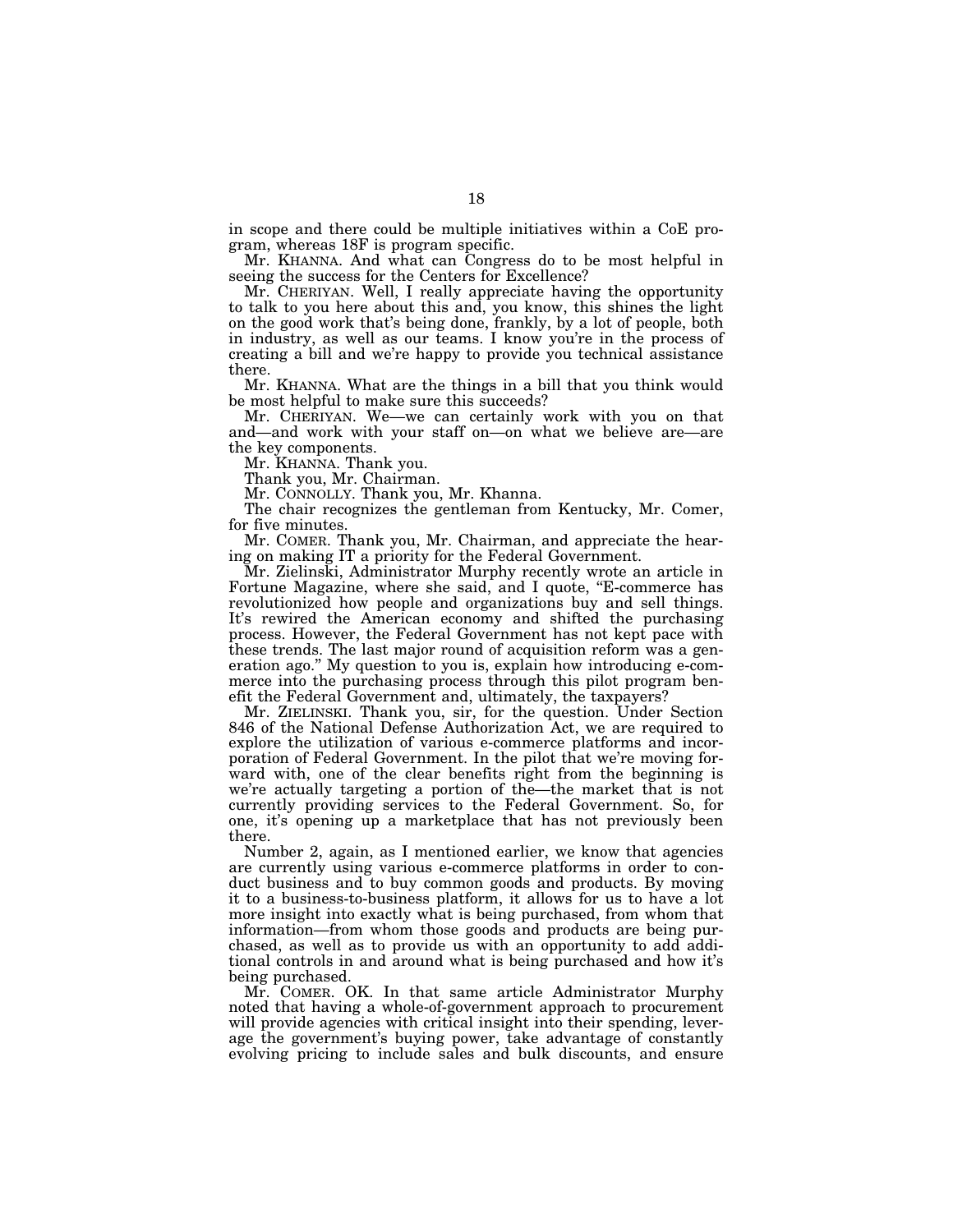small business participation. Now can you quickly explain those benefits to the taxpayers?

Mr. ZIELINSKI. Absolutely. The—the—again, back to the buying power today as agencies are making these purchases, they're making them in a disaggregated way by working with a—a kind of a centralized approach and strategy toward e-commerce platforms and working with those providers, those portal providers themselves, we're able to aggregate or to bring together the buying power and consolidate that in order to improve competition and get better prices on behalf of the American taxpayer.

Mr. COMER. And I agree with everything you are saying. It sounds great. But do you have confidence the Federal Government will be able to pull that off?

Mr. ZIELINSKI. I—I do, sir. I—I, you know, I believe that—that the approach that we're taking as driven by the legislation that provides for Number 1, a lengthened period of market research at the beginning and a very considered approach will allow for us to have a great chance of success with this.

Mr. COMER. Have many agencies expressed an interest in participating in this program?

Mr. ZIELINSKI. They have. We actually have met with quite a number of agencies, that numbers well—well above a dozen, and we actually have received commitment from agencies to work with us to both drive those requirements and to participate in the program.

Mr. COMER. OK. Well, thank you very much.

Mr. MEADOWS. Was the gentleman yield-

Mr. COMER. Could I yield the balance of my time to the gentleman from North Carolina?

Mr. MEADOWS. Yes. So, are you going to have the two awardees by the end of this month?

Mr. ZIELINSKI. I—we are—we're currently working through those proposals and our plan is to be able to make that award here, hopefully, by the end of this month, but—but certainly here in this—in this spring window of time.

Mr. MEADOWS. So, is the deadline legislatively the end of this month? So, you are going to miss the milestone?

Mr. ZIELINSKI. Well, currently we do—we do have several protests that we are working through that—that impact or effect when we will be able to issue that award.

Mr. MEADOWS. And why are they protesting?

Mr. ZIELINSKI. We received a number of protests in this particular case. The three protests that—that remain are—are asking us to reassess their proposals that were submitted. I—I can't—I'm sorry, I can't-

Mr. MEADOWS. No, I'm not asking you, but so I guess, so what is your internal timeframe for addressing that?

Mr. ZIELINSKI. So, the—the protest periods, the standard protest periods are—are what are driving those and—and they will allow for us to award by the end of the month.

Mr. MEADOWS. Oh, so you do think you will be able to award by the end of the month?

Mr. ZIELINSKI. We are hopeful that we will be able to do so.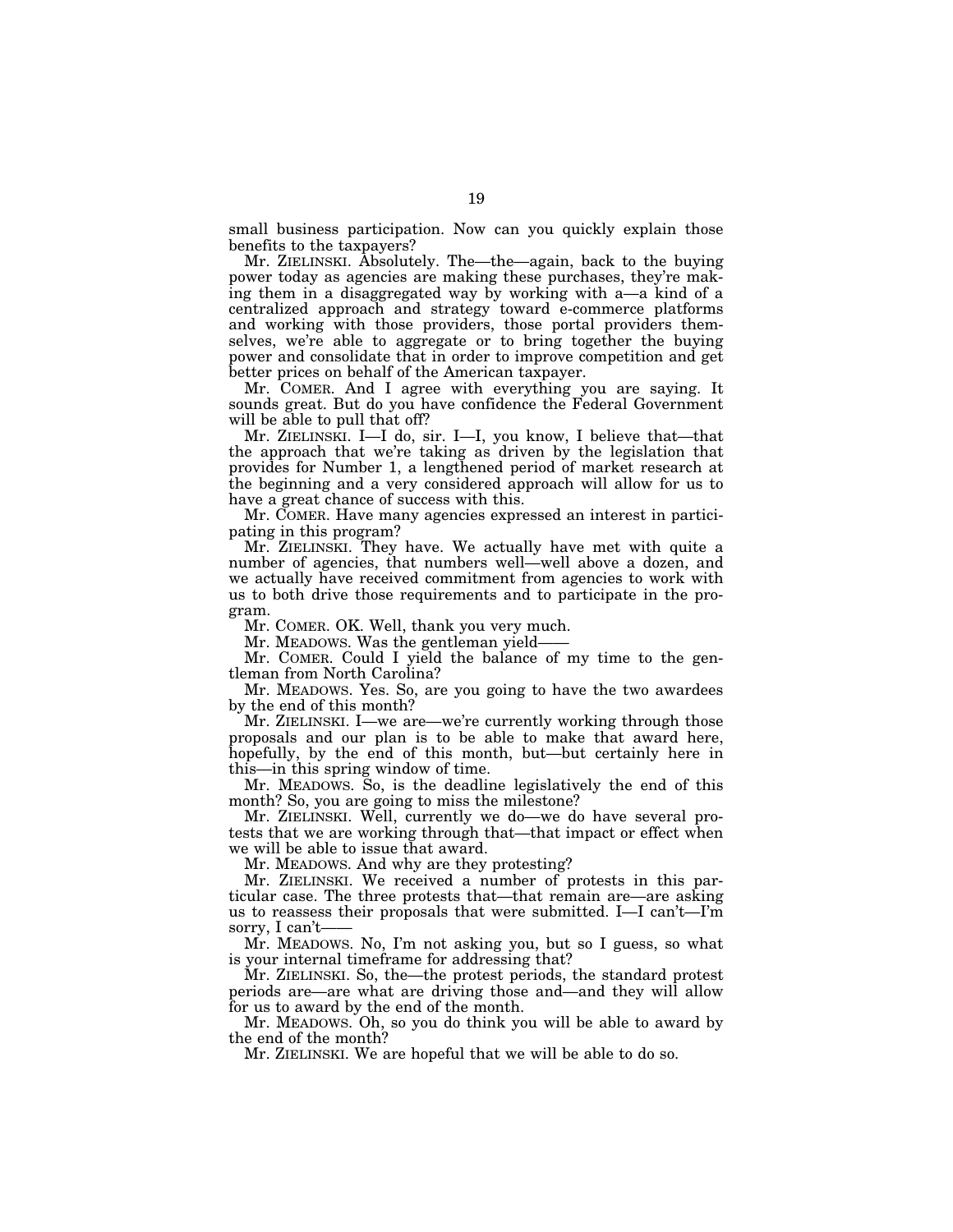Mr. MEADOWS. OK. So, worst-case scenario is by—probably not? Is that what she just said?

Mr. ZIELINSKI. Yes.

Mr. MEADOWS. I can read lips from way over here. So, probably the end of April? I mean, you can turn around and ask her. I mean, what are we thinking in terms of timeframe?

Mr. ZIELINSKI. Sir, it's difficult to—to say exactly the window of time that it will take to work through the protests, but we do believe that it's in a—in a short window of time. If not by the end of the month, shortly thereafter.

Mr. MEADOWS. All right. So, if you are running into a problem that is going to last over 30 days, will you get back with the chairman and let him know the progress?

Mr. ZIELINSKI. We will do so, sir.

Mr. MEADOWS. All right. I yield back. Thank you.

I thank the gentleman from Kentucky.

Mr. CONNOLLY. Thank the gentleman.

Chair now recognizes the gentlelady from the U.S. Virgin Islands, Ms. Plaskett, for five minutes.

Ms. PLASKETT. Thank you, Mr. Chair.

Thank you all for being here. AbilityOne is a procurement program aimed at increasing employment opportunities for individuals who are blind or have severe disabilities. Under current law, Federal Government purchase card holders are required to buy AbilityOne products, such as pens, three-hole punches, binders, such like that. Government officials are prohibited from using their purchase card to buy items that are essentially the same as AbilityOne products at a local business. You are all—you are aware of that.

There are more than 1,000 items produced by people who are blind or have significant disabilities and if compliance with the AbilityOne program is neglected, thousands of hardworking Americans will risk losing those jobs. Mr. Zielinski, I see you nodding at this program. You are aware of it. Will the agency purchase card holder still be required to comply with AbilityOne restrictions when making a purchase card through the online marketplace?

Mr. ZIELINSKI. So, for the online marketplace, it does not change or relieve agencies from their obligations under the AbilityOne program. And as part of the requirements for the—for the portal providers is to ensure that we have insight into what is being purchased and that they are still able—that they are specifically able to identify where and when a purchase card holder is looking at items that are—that fall under the AbilityOne program and ensure that they are made aware that those—that those are items that are available through AbilityOne. So, within the program itself, we have requirements to ensure that—that agencies are able to continue to apply—to comply with the requirements of the program.

Ms. PLASKETT. So, they still will be unable to use the purchase cards through that?

Mr. ZIELINSKI. So, we are looking to have AbilityOne providers to participate through the portal itself and be a part of the e-commerce platform.

Ms. PLASKETT. And how do you intend to make that available to them?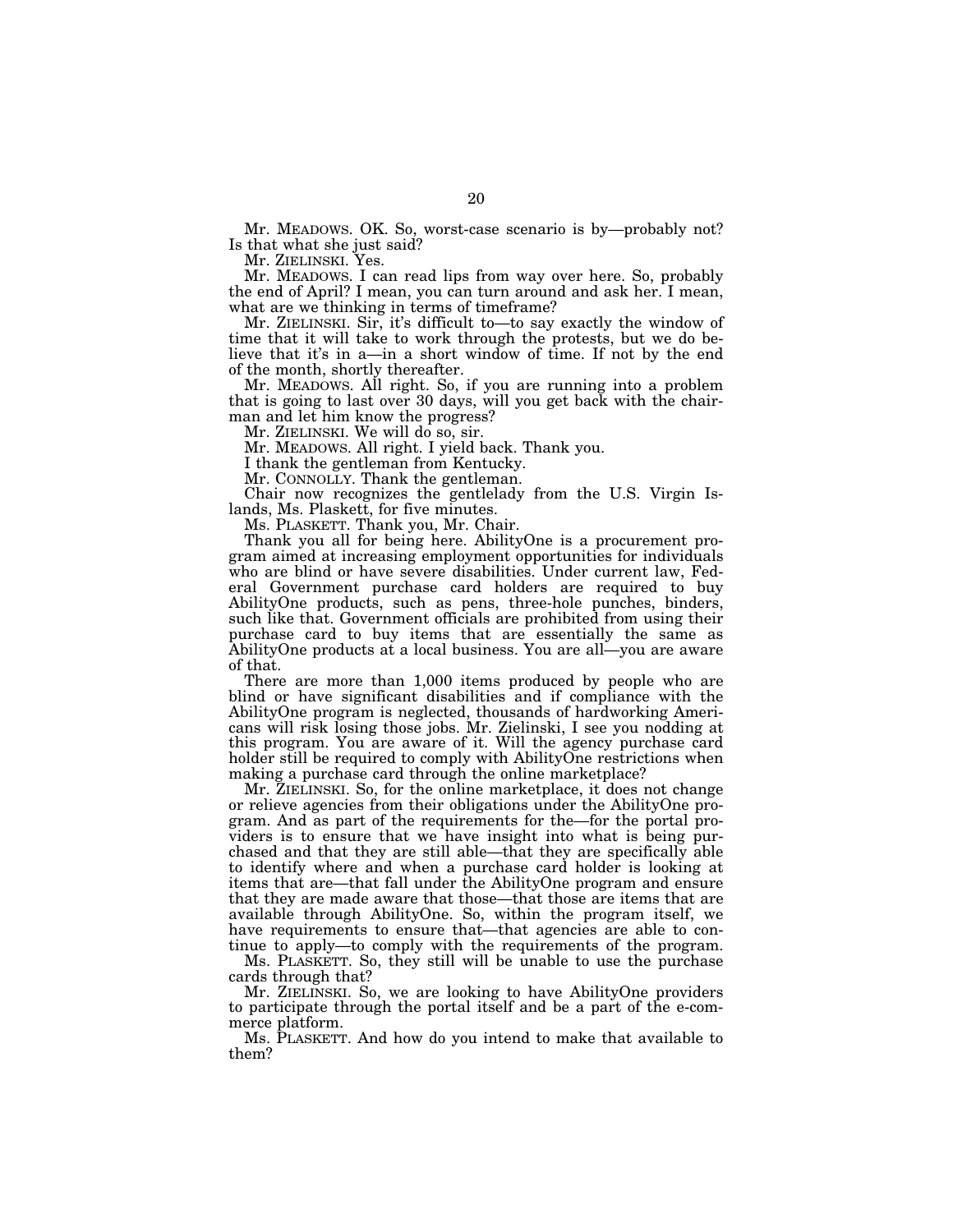Mr. ZIELINSKI. The first part is—is in the requirements for the portal providers. We actually provided those requirements, so they are required to, as part of the proposals, tell us how they would do so. There is a second part, is that we will need to work very closely with AbilityOne to ensure that their providers are aware of the program, that they are fully participating as well.

Ms. PLASKETT. And—OK. Great. What other procurement laws and regulations are purchase card holders expected to heed when making a purchase through online marketplace and how will GSA enforce compliance with that?

Mr. ZIELINSKI. The—again, I—I will say that the online marketplace does not relieve or change the obligations of—of agencies from complying with all current applicable laws. So, those requirements are actually being built into the program itself.

Ms. PLASKETT. OK. Thank you. Can I ask something else about the commercial platform pilot program, that GSA currently has out for bid? How will its implementation provide government contracting officers the ability to focus on more critical mission focus activities?

Mr. ZIELINSKI. If—if I understand your question correctly, ma'am, what we're looking for is to help reduce the burden for contracting officers and allow for the purchase of more commonly purchased commercial goods and items and—and by allowing the commercial platform to do those it relieves contracting officers who would otherwise be encumbered by these tasks and activities to work on other activities.

Ms. PLASKETT. And those being those other critical mission-based focus activities?

Mr. ZIELINSKI. Correct.

Ms. PLASKETT. And how will this program differ from GSA Advantage?

Mr. ZIELINSKI. So—so, there's a number of different ways in which this differs from GSA Advantage. And in this particular place, in this particular case, for the commercial platform we're looking at items that are under that micro-purchase threshold. Again, these are items that are not currently, generally purchased in the marketplace. So, it's bringing in a different set of providers.

Ms. PLASKETT. OK. Thank you. And last question. So, the White House signed an Executive Order aimed at preventing counterfeit products from abroad from being sold to Americans who shop online, right? The e-commerce platform that GSA establishes do not have to comply with specific laws, like trade agreements. How are you going to ensure that the online marketplace complies with this White House Executive Order?

Mr. ZIELINSKI. Thank you. That's a very good question. There's there's a couple of ways that I will—I will mention. First and foremost, it goes back to the information and the data that we will be able to collect through the commercial platform that is currently not available. So, as agencies are making these purchases online today, they don't currently—we don't currently have access to information that allows for us to test and to check.

The second thing is, is that we are actually looking to utilize the commercial best practices, work with the Department of Homeland Security and the recommendations that they have made for e-com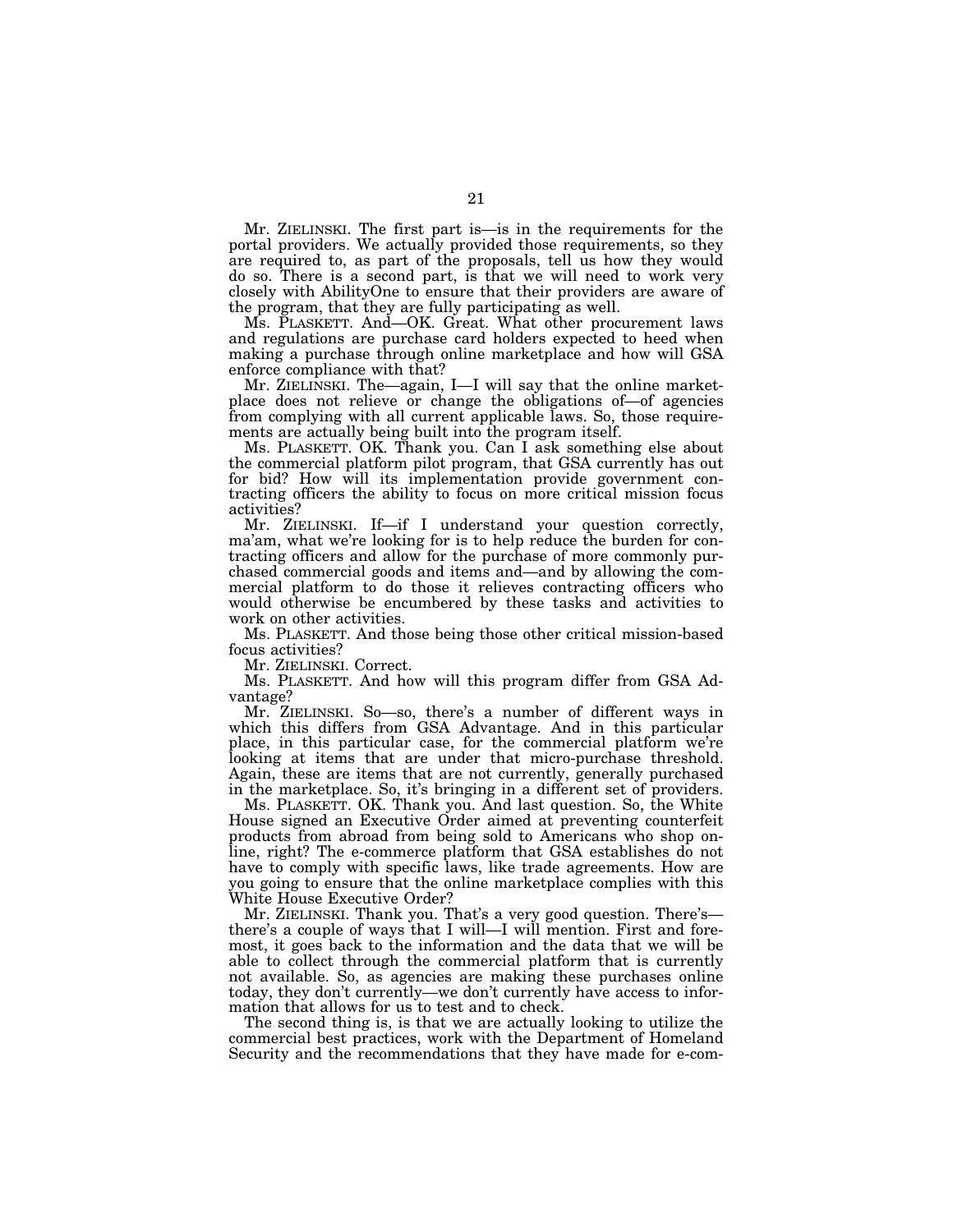merce platforms, and actually incorporating automation to where when there has been identified providers of these—of these products that are counterfeit or barred or removed, that the platform will be able to utilize that information to prevent them from being available to customers.

Ms. PLASKETT. Mr. Chair, just a followup question.

So, how will that interface between you and Homeland Security work and has that been integrated now or is that something for the future?

Mr. ZIELINSKI. So, there's—there are actually mechanisms that are controlled by GSA now when one of those companies has been—has been—a product or a company has been barred that that is recorded within a GSA system. So, there are mechanisms for us to be able to—to do today that—which with we would interface.

Ms. PLASKETT. Thank you for the indulgence. I don't know, Mr. Chair, you might want to ask Ms. Harris if she believes that that will comply with that, but thank you.

Mr. CONNOLLY. The gentlelady could go ahead and ask that.

Ms. PLASKETT. Thank you.

Ms. Harris, do you believe that there will be—the way in which this is being rolled out now, do you believe that that interface will take place to ensure that the online shopping will not be done with counterfeit, since there's no specific requirement to comply, although I understand that they are trying to work together? How is the integration between the two agencies working so that that would happen?

Ms. HARRIS. That's a great question. We haven't done any work to examine it, but perhaps that's something that we should moving forward. But based on my understanding of this approach from Mr. Zielinski, I mean, going small and growing in complexity is the way to go. Going with the pilot approach and then—and then deploying. I mean, that is certainly consistent with best practice.

Mr. CONNOLLY. Thank you so much, Ms. Plaskett.

Mr. Cheriyan, have you had time to think about the answer to the question I put to you about—one way of looking at 18F, you described it one way, but I guess my private sector background would say it is a group of consultants who provide technical services to client agencies. And given what Ms. Harris said about, well, at this point they are kind of—it is up to them now individually agency-by-agency to come to compliance, why wouldn't you make 18F available to those agencies, both to facilitate and expedite implementation?

Mr. CHERIYAN. No, I mean, that's a—I have had time to think about it. There—there is a—it's clearly an opportunity that we can look at and figure out how to do it. We currently are, as I mentioned before, 18F is primarily a group of experts who deal with user center design, digital services, and that type of work.

Our CoE work is all about digital transformation, AI, Cloud, et cetera. We don't have right now in either one of those groups' telecommunications or EIS expertise. I would like to build that expertise or have that expertise or create that capability in order to really provide this kind of assistance to agencies. It's clearly an opportunity.

Mr. CONNOLLY. So——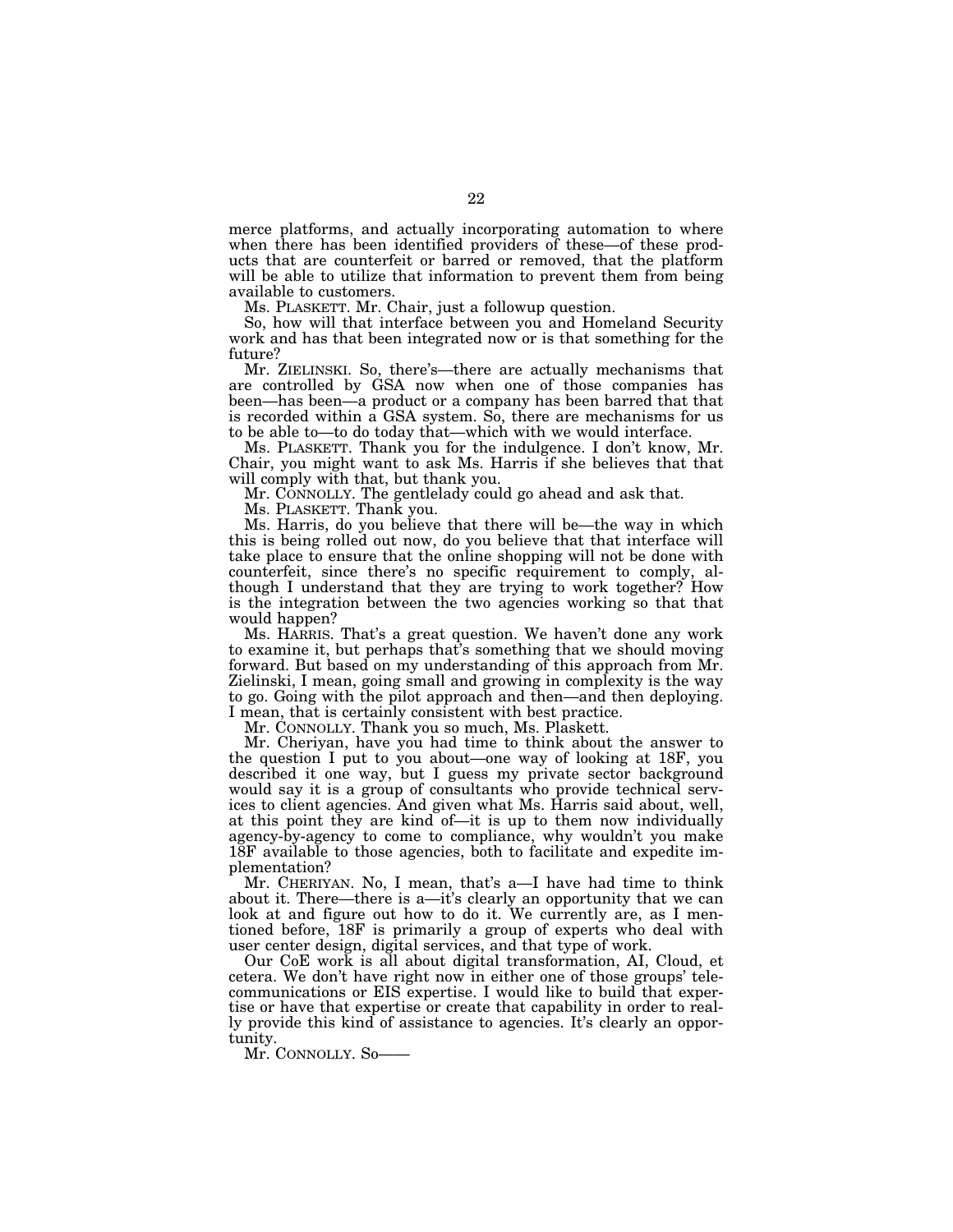Mr. CHERIYAN. But we don't currently—it's not in our—not in our wheelhouse at this point.

Mr. CONNOLLY. Not in your wheelhouse. How many people work at CoE?

Mr. CHERIYAN. I can get you that number. It's less than 40-ish or so.

Mr. CONNOLLY. Forty-ish.

Mr. CHERIYAN. Yes.

Mr. CONNOLLY. And is the number 185 still accurate for 18F?

Mr. CHERIYAN. 18F is slightly less than 100.

Mr. CONNOLLY. Slightly less than 100 now? OK. The GAO reported on cost recovery for 18F and I thought I heard two different things here. The GAO reported previously that 18F was required to have a plan for cost recovery. And yet has yet to recover costs or project when it would fully recover costs and meeting the deadline. I thought in your testimony you indicated pretty much they are doing that now. Is that correct?

Mr. CHERIYAN. Yes, as of Fiscal Year 1919 we were close to cost recovery. We missed recovery by about a small amount of money and that's fundamentally due to the lapse in appropriations in early Fiscal Year 1919, where we had to wait for some of our contracts to be signed. We——

Mr. CONNOLLY. Because of the shutdown?

Mr. CHERIYAN. Yes, at that time.

Mr. CONNOLLY. Oh.

Mr. CHERIYAN. And then as of—for Fiscal Year 1920, we have full plans to be cost recoverable.

Mr. CONNOLLY. OK. And you concur with that assessment, Ms. Harris?

Ms. HARRIS. We do concur. Yes, we do. We are currently waiting for some outstanding documentation that we have requested.

Mr. CONNOLLY. OK. Well-

Ms. HARRIS. However, we do—we have looked at the—the plans that they have in place and—and we feel very confident that we'll be closing that recommendation very soon.

Mr. CONNOLLY. Good. Strike a blow for liberty. That is one. The GSA Inspector General—your Inspector General reported that 18F disregarded fundamental GSA IT security requirements and circumvented the CIO when acquiring IT products. Now FITARA actually requires by law that the CIO have visibility in all IT acquisitions. So, we've got a situation where according to the, in 2017, the IG said, well they actually violated our own protocols and procedures within GSA, but, of course, they are also in violation of the spirit, if not the letter of the law in FITARA. Could you comment?

Mr. CHERIYAN. Most certainly. As I joined in January 2019, and one of my early readings were the IG reports and the GAO reports and I certainly took them very seriously. Prior to joining here, I was the CIO of a bank and I understand fully the rationale behind driving that kind of compliance. So, as of Fiscal Year '19 and Fiscal Year '20, all purchases of software have been approved by GSA IT.

And all of the prior purchases, we've been working through, through a risk-based approach to ensure that GSA IT has got full approval on all of that.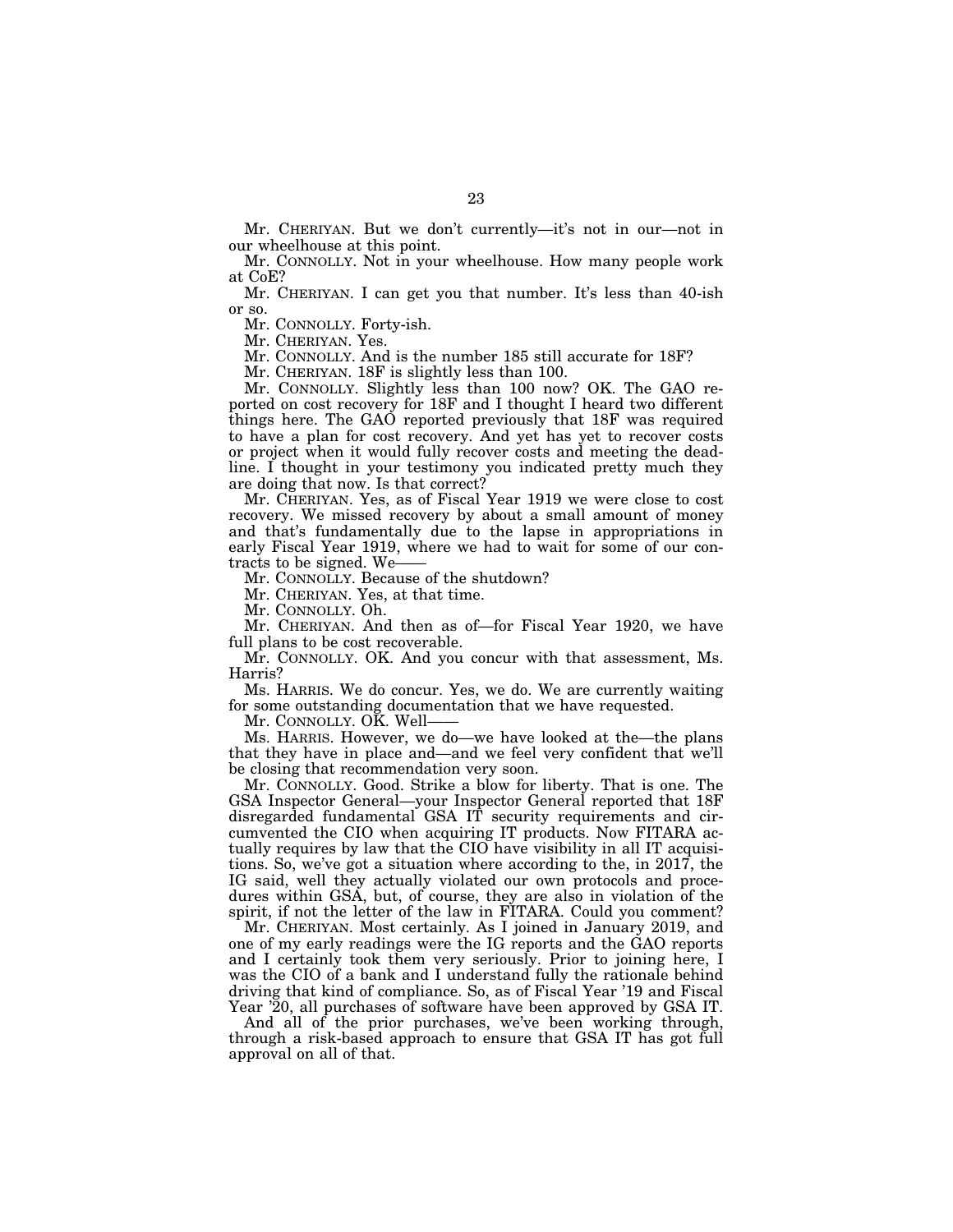Mr. CONNOLLY. I would assume, Mr. Cheriyan, that coming from the private sector, you can appreciate the logic behind the bill, which was written by a number of us who came from the private sector. That we want to empower the CIO to be able to make decisions for, hopefully, all the good reasons and that circumventing that thwarts our intent and we think jeopardizes the enterprise.

Mr. CHERIYAN. I fully understand the intent of the law and it makes a lot of sense.

Mr. CONNOLLY. OK. In addition to 18F, the Technology Transformation Service, TTS, runs the Presidential Innovation Fellows Program and the Centers of Excellence. What is the difference among all of these programs? How do we kind of get a cheat sheet to understand the differentiation and the rationale for having them as separate programs?

Mr. CHERIYAN. Yes, let—let me try and give you a high-level view. I'm happy to give you more detail later. The CoE program is fundamentally driving transformation, leveraging centers of competency, Centers of Excellence and we have six of those right now.

The 18F program is really a user-center design approach focused on—very much on the user-center design approaches or improving the—the citizen experience. The Presidential Innovation Fellows, think of them as being mid-career technologists who have come here to work in government for two to four years and they are really sent into an agency to deal with—typically, working with the CTO of the agency, dealing with business or technology architectural issues.

So, there are some agencies where we have Presidential Innovation Fellows providing guidance to a CTO, we have 18F doing a particular project on user-centered design, and we might have the CoE team driving a program across all of those.

Mr. CONNOLLY. So, when I went to the White House to talk about the innovation agenda with Chris Little and Mr. Kushner, there were some Fellows, people seconded from the private sector for a period of time to help design the architecture of the initiative. Would those have been Presidential Innovation Fellows, or might they have been?

Mr. CHERIYAN. They might have been. I—I wasn't there, but I'm assuming that that was the case. I have—I can get back to you on specifically who they were, but-

Mr. CONNOLLY. Right. The Fellows aren't limited to GSA?

Mr. CHERIYAN. There are different Fellows. The Presidential Innovation Fellows sit within my organization. Now there are other Fellows, who I'm not—I'm not particularly aware of that meeting. Happy to get back to you on that.

Mr. CONNOLLY. Ms. Harris, you talked about the online marketplace and some of the problems with implementation and some of the risks. Presumably, I guess, some tripwire is not in place, so we are not going to catch always, I don't know, fraudulent products that may be purchased or cyber risk technologies that we might otherwise purchase because we are just not aware of it. Could you elaborate a little bit on that and how well are we doing to take protective measures to avoid those risks you outlined in your report?

Ms. HARRIS. Yes. Well, at GSA they are in the very early stages of establishing a risk management program for their information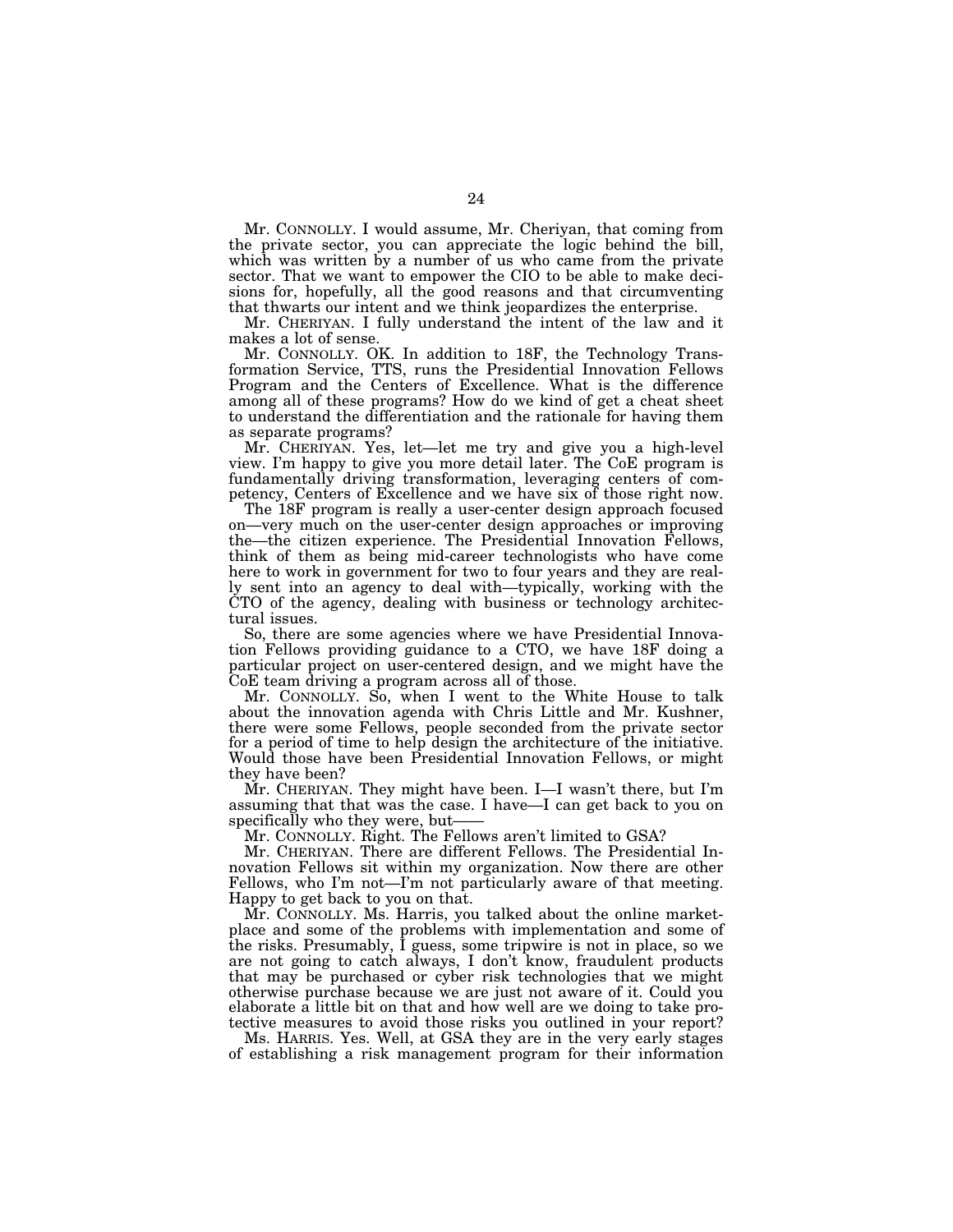and communications supply chain. Right now, we have ongoing work for this subcommittee and the full committee associated with the—the 23 civilian agencies and where they are relative to supply chain risk management processes. GSA, of seven major missed practices, has not implemented any at this time. There is some draft guidance that they have in place, but there's nothing that has been institutionalized at the organization right now.

And so, that is in combination with this deployment of an online marketplace. And again, these—these management or risk management practices are internal to GSA. So, these are what GSA should be following as they procure their own goods and services to ensure that they aren't counterfeit or compromised in any way. But in order to vet offerings on this marketplace, they should have a robust process. And so, if the internal process is still in its—in its infancy, then there is, you know, then—then we have to be very cautious as we move forward with GSA deploying one—an online marketplace for the Federal Government.

Mr. CONNOLLY. So I, speaking for myself, Mr. Cheriyan, I think the online marketplace potentially is an exciting concept and has a lot of potential making us more efficient, streamlining the process, save some money for taxpayers. But in the public sector, it is different than the private sector. The private sector, something goes wrong with it, the CEO can say let's clean that up. We will move you over there and her over here and we will start anew. Repackage it, give it a new name, and let's do it again, and avoid the pitfalls of the past.

Not in the public sector. In the public sector, if we don't get it right going into it, you will be hauled before a committee like this to account for messing up. And there will be a story in the press and so forth. And so it just seems to me that it is worthy of heeding the advice of and the analysis of GAO here to try to get this right at the ground level, so that we can realize the potential I think it has. And certainly, with your private sector background, you can see the potential. But we can also see the pitfalls if we don't get it right.

So, I—we are going to be very interested in that. We want to be supportive of that, but we also want to make sure it has more than a fighting chance once it takes off to be successful.

With that I have completed my questions for now, but I know that you have some additional questions, Mr. Meadows.

Mr. MEADOWS. Just one little, followup.

Mr. Zielinski, I want to say thank you to you and your staff for being responsive to the request. And so, I want to make sure that I, for the record, said thank you. The fact that you went out and made a phone call, whether I got the answers or not, at least it made me feel better. And so, I want to just say thank you. So, we will be looking for those answers if you don't have them already.

The one cleanup area that I would like is, you know, you talked about this portal and the fact that you think it is going to save the taxpayers money. And you were very optimistic in questioning from the gentleman from Kentucky. I am concerned, just because I have seen so many great plans that we were going to save money and not just on IT, but across the agency. The minute the Federal Government gets involved we find that we have real problems.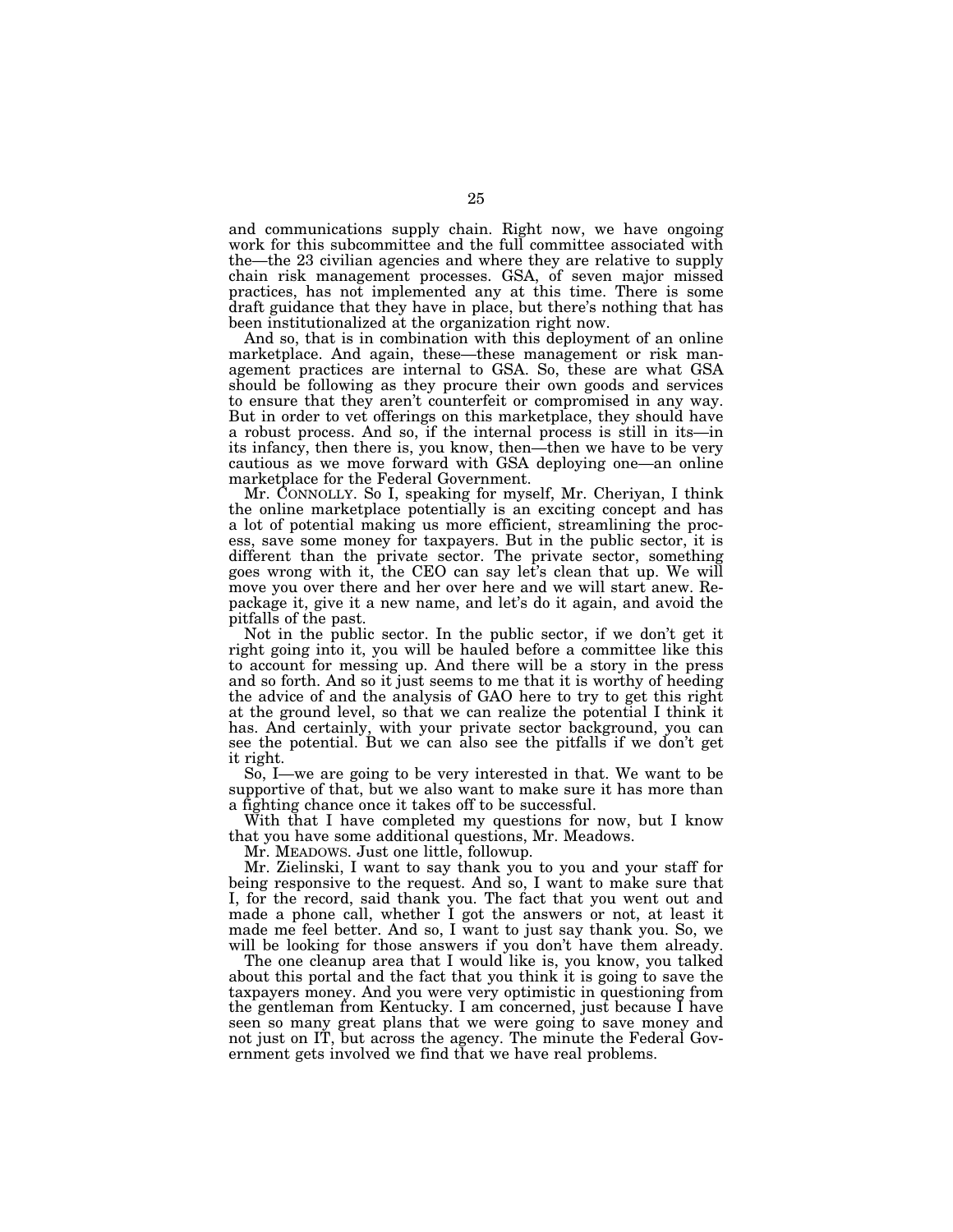So, with this portal, the fact that you have protests, is it a protest, without speaking to the specifics of the protest, of access to the portal? Because here is—the only way we get efficiencies is to allow the free flow of people to come in and actually compete. If not, then it just becomes another bureaucratic portal that says, well, if you have figured out our maze and you are able to figure your way in, you actually get in and what happens is prices don't go up, they actually—I mean, go down, they actually go up.

So, you have a high degree of confidence that we're actually going to create a portal that allows us to actually not only say that we are buying online, but that we're actually saving money?

Mr. ZIELINSKI. Thank you, sir, for the question. We actually, as part of the legislation, are required to provide regular reports on the status of the portal.

Mr. MEADOWS. But on the plan, as I understand it?

Mr. ZIELINSKI. Absolutely, sir.

Mr. MEADOWS. But not on the results? And Winston Churchill used to say, ''No matter how beautiful the strategy, we must occasionally look at the results."

Mr. ZIELINSKI. So—so, sir. The—the next report that's being submitted, Report Number 3, actually will provide an outline of the measures of success and how we plan to measure that success and—and kind of the metrics that are in and around that. So, we actually do have it as part of that plan, the development of the success metrics and those are—are to be submitted with the next report.

Mr. MEADOWS. So, with the number 10 being the most confident that the American taxpayer are going to see real value and actually reduce costs, how confident are you that if I go on and I am purchasing through this portal versus going through and purchasing online through another portal that does not require government approval, that I will be able to purchase the same thing cheaper on the government portal than I can if I go to some other online portal?

Mr. ZIELINSKI. Sir, as we—we talk about, you use the term cheaper. I—I would say that the metrics that we have-

Mr. MEADOWS. Well, let's put it for a \$500 hammer. We always hear about these 500 DoD hammers. I can go to ACE Hardware and buy it a whole lot cheaper. So I guess, in reality, that is what I am looking at. Cheaper means, in my mind, cheaper.

Mr. ZIELINSKI. Yes, so—so certainly one of the metrics is price and cost. But as we also discussed here today, as we are looking at supply chain risks and our ability to be able to recognize and understand what's being bought and from which sources, there's also metrics in and around those sorts of qualities as well, sir.

Mr. MEADOWS. So, how do you put a value on that?

Mr. ZIELINSKI. So, it——

Mr. MEADOWS. For the fact that I am comfortable with the fact that I bought something, and it complied. How do you put a numeric value on that?

Mr. ZIELINSKI. So—so, as part of setting out that metric plan, we will establish specific measures for-

Mr. MEADOWS. So, you are going to put a dollar amount on that?